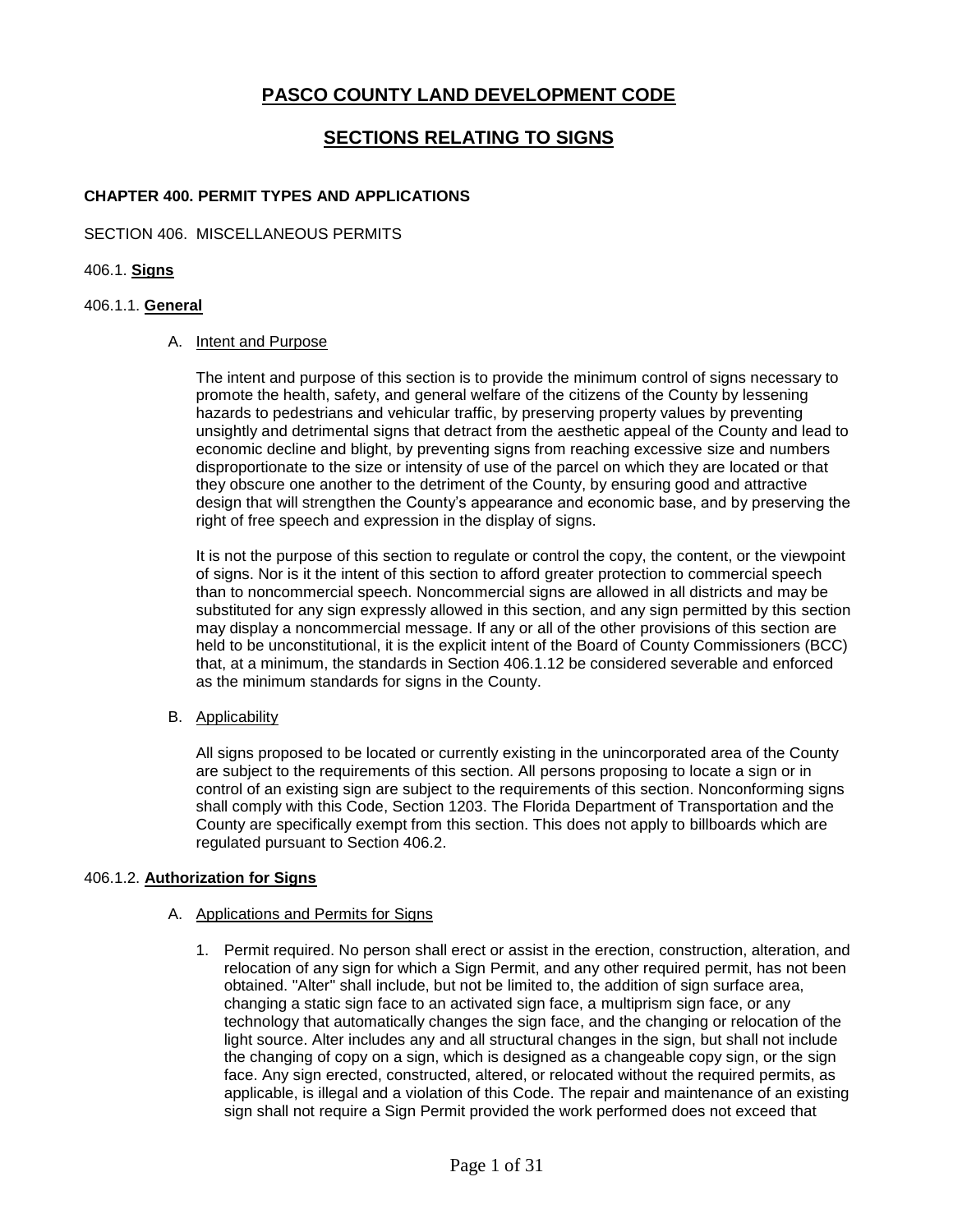necessary to keep the sign, including the sign structure, in a good state of repair. If the repair and maintenance of the sign requires a Building Permit, e.g., electrical work is involved, that permit shall be obtained prior to commencement of the work.

- application in the form provided by the County Administrator or designee, shall be filed, County of the location, construction, materials, manner of illuminating, method of securing or fastening, the number of signs applied for, the consent of the property owner, the development and Building Permits for the structure. Upon the submission of an application, staff shall have ten (10) business days to determine whether it is complete. If staff finds that the application is not complete, they shall provide the applicant with written notice of the deficiencies within the ten (10) day period. Upon resubmission of the application, staff shall sufficient to complete the application. If they are not, staff will again inform the applicant of any remaining deficiencies in writing. This process shall continue until the applicant has submitted a complete application or demands that the application be reviewed "as is." 2. Application; determination of completeness. Before any Sign Permit is issued, a written together with such drawings and specifications as may be necessary to fully advise the required application fee, and proof of issuance of or application for any required have five (5) additional business days to determine whether the applicant's revisions are
- 3. Administrative review. Administrative review of Sign Permit applications shall include the inspection of the proposed sign location. Sign and landscape conflicts may be resolved by electrical systems shall be in accordance with the requirements of the County's adopted found to be in compliance with all the requirements of this Code and the County's adopted Construction Code. review of all information submitted to determine conformity with this Code and an on-site an administrative variance, see Section 407.3. Proposed structural and safety features and Construction Code. No sign shall be approved for use unless it has been inspected and
- 4. The County Administrator or designee shall approve or deny the Sign Permit application based on whether it complies with the requirements of this Code and the County's adopted Construction Code and shall approve or deny the Sign Permit within thirty (30) calendar days after receipt of a complete application or from the date the applicant demands that the written notice of its decision describing the applicant's appeal rights and send it by certified may file an appeal application to the BCC within thirty (30) calendar days after the date of mailing the County's written notice. The BCC shall hear and decide the appeal at the next available BCC meeting that is at least thirty (30) calendar days after the date of receiving application be reviewed "as is." The County Administrator or designee shall prepare a mail, return receipt requested to the applicant pursuant to Section 407.1. The applicant the appeal application. If the BCC does not grant the appeal, then the appellant may seek relief in the Circuit Court for the County, as provided by law.
- identification tag which shall be printed or impressed thereon, a number corresponding to the permit number, plus any additional information deemed appropriate by the County the permit tag is properly displayed on the permitted sign within thirty (30) days after the completion of the installation of the sign. 5. Sign Permit tag. For each permit issued, the permittee shall permanently affix a permit Administrator or designee subject to the following. The Sign Permit will become void unless
	- rebuilt, repaired, or otherwise maintained which does not have such tag securely attached thereto, or to its supporting structure in such a manner as to be plainly visible a. No sign as herein defined, unless specifically exempted, shall be erected, displayed, from the street or roadway.
	- b. The absence of an identification tag shall be prima facie evidence that the sign or advertising structure has been erected or is being operated in violation of the provisions of this Code.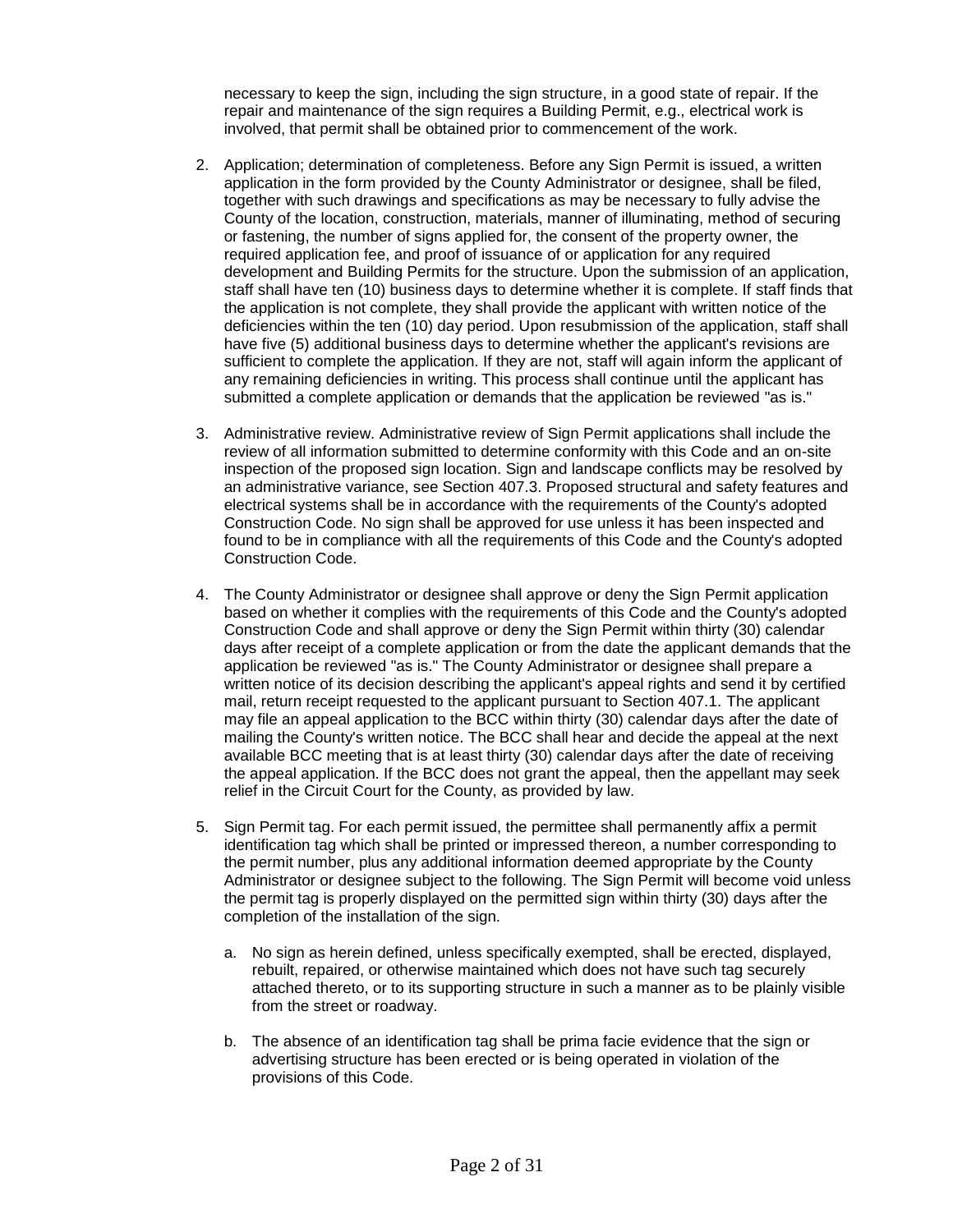- c. The permittee, owner of the property where the sign is located, a tenant/occupant of maintaining a valid permit tag on each permitted sign at all times. the land where the sign is located, and the owner of the sign are each responsible for
- d. The tag shall be no smaller than 5" X 2" and shall contain numbers not less than one (1) inch high.

# B. Extension and Expiration of Sign Applications and Permits

- 1. An application for a Sign Permit for any proposed work shall be deemed to have been abandoned six (6) months after the date of filing for the Sign Permit, unless before then a than ninety (90) days each may be allowed by the County Administrator or designee for the Sign Permit has been issued. One (1) or more extensions of time for a period of not more application, provided the extension is requested in writing and justifiable cause is demonstrated.
- 2. Time to complete construction. Every Sign Permit issued shall become invalid unless the work authorized by such Sign Permit is commenced within six (6) months after its issuance, (6) months after the time the work is commenced. If a Building Permit for the sign is applied for within thirty (30) days after the Sign Permit is issued, and the Building Permit is issued, the work authorized by the Sign Permit shall be commenced and at least one required Building Permit. If the work has commenced and the Sign Permit is revoked, becomes null and void, or expires because of lack of progress or abandonment, a new Sign Permit covering the proposed work shall be obtained before proceeding with the work. or if the work authorized by such Sign Permit is suspended or abandoned for a period of six inspection shall be successfully completed within six (6) months after issuance of the

# C. Permit Revocation

 writing, any permit issued by the County upon failure of the holder thereof to comply with the send the revocation by certified mail, return receipt requested to the sign owner. Any person having an interest in the sign or property may appeal the revocation by filing a written notice of revocation. The BCC shall hear and decide the appeal at the next BCC meeting that is at least in thirty (30) calendar days after the date of receiving the written notice of appeal. If the BCC as provided by law. The County Administrator or designee is hereby authorized and empowered to revoke, in provisions of this Code or if the permit was issued on the basis of a mistake by the County, or misstatement of facts or fraud by the applicant. The County Administrator or designee shall appeal with the County within fifteen (15) calendar days after mailing the written notice of does not grant the appeal, then the appellant may seek relief in the Circuit Court for the County,

#### D. Relationship to Other Permits

 No permit for any on-site sign shall be issued by the County until a Building Permit or Development Permit has been issued for the establishment to which it relates.

#### E. Signs on County Property

For those circumstances when the BCC is acting in its proprietary capacity, the BCC may authorize signs on County property by written agreement or through a Board-adopted policy. All such approved signs must meet the County's advertising policy.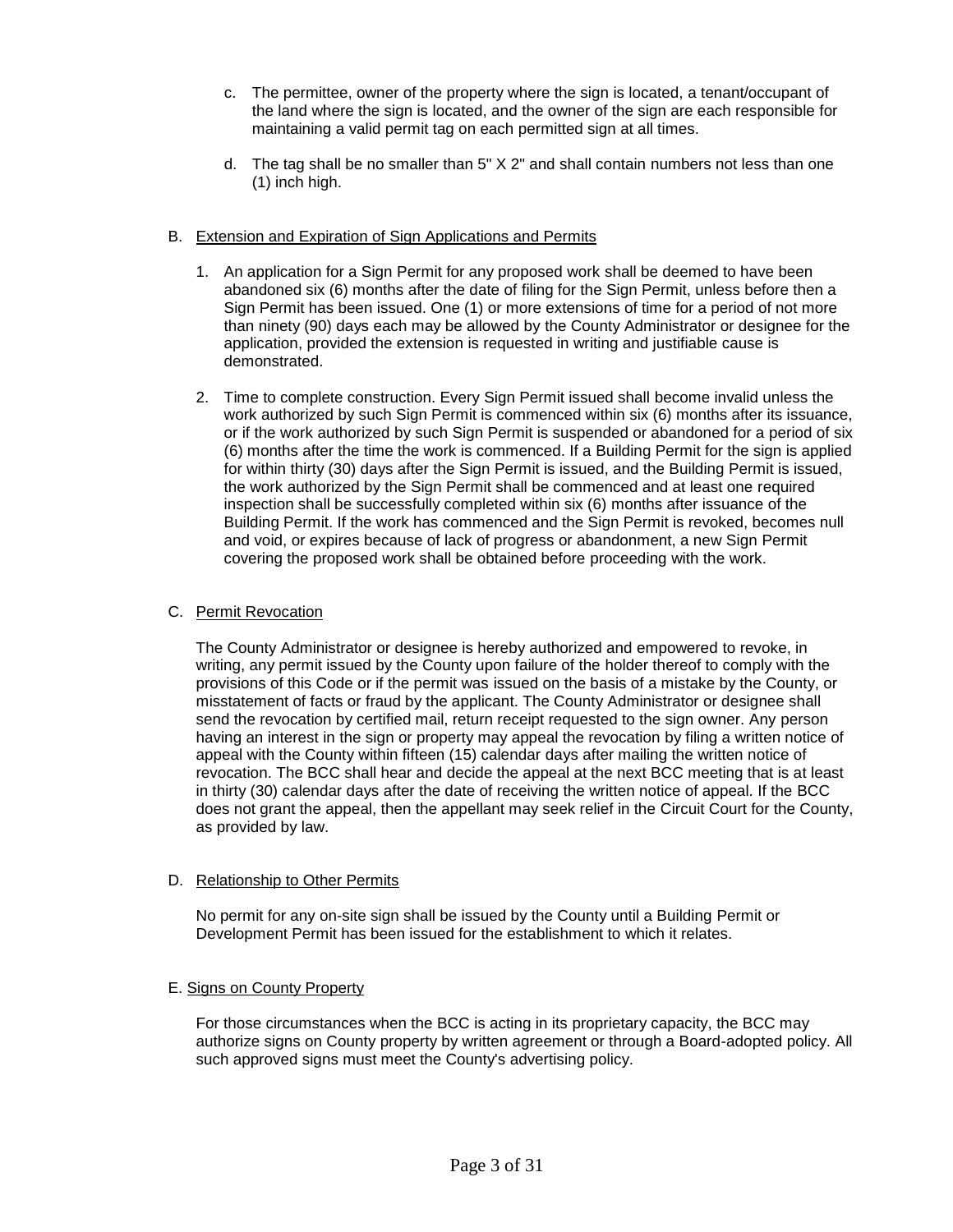### 406.1.3. Prohibited Signs

A variance may not be approved for a prohibited sign. The following types of signs are prohibited.

- A. Activated signs and devices.
- B. Revolving signs.
- C. Snipe signs.
- D. Signs other than sandwich signs placed on the sidewalk or curb.
- E. Swinging signs.
- F. Vehicle signs.
- G. Signs which imitate or resemble any official traffic or government sign, signal, or device. Signs which obstruct, conceal, hide, or otherwise obscure from view any official traffic or government sign, signal, or device.
- H. Any sign which:
	- 1. Has unshielded, illuminated devices that produce glare or are a hazard or nuisance to motorists or occupants of adjacent properties.
	- 2. Due to any lighting or control mechanism, causes radio, television, or other communication interference.
	- 3. Is erected or maintained so as to obstruct any fire-fighting equipment, window, door, or opening used as a means of ingress or egress for fire escape purposes, including any opening required for proper light and ventilation.
	- 4. Does not comply with the specific standards required for that type of sign as elsewhere required in this Code.
	- 5. Is erected on public property or a public right-of-way, except as expressly allowed in this Code.
- I. Bench signs located on private property.
- J. Abandoned signs.
- K. Inflatable signs or devices.
- L. Illegal signs.
- M. Beacon lights.
- N. Roof signs located above the top line of the mansard, parapet, eaves, or similar architectural features.
- O. Window signs which, in aggregate, cover more than twenty-five (25) percent of the total window surface.
- P. Signs in or upon any river, bay, lake, or other body of water within the unincorporated limits of the County. Signs attached to or painted on piers or seawalls.
- Q. Pole signs except for temporary signs.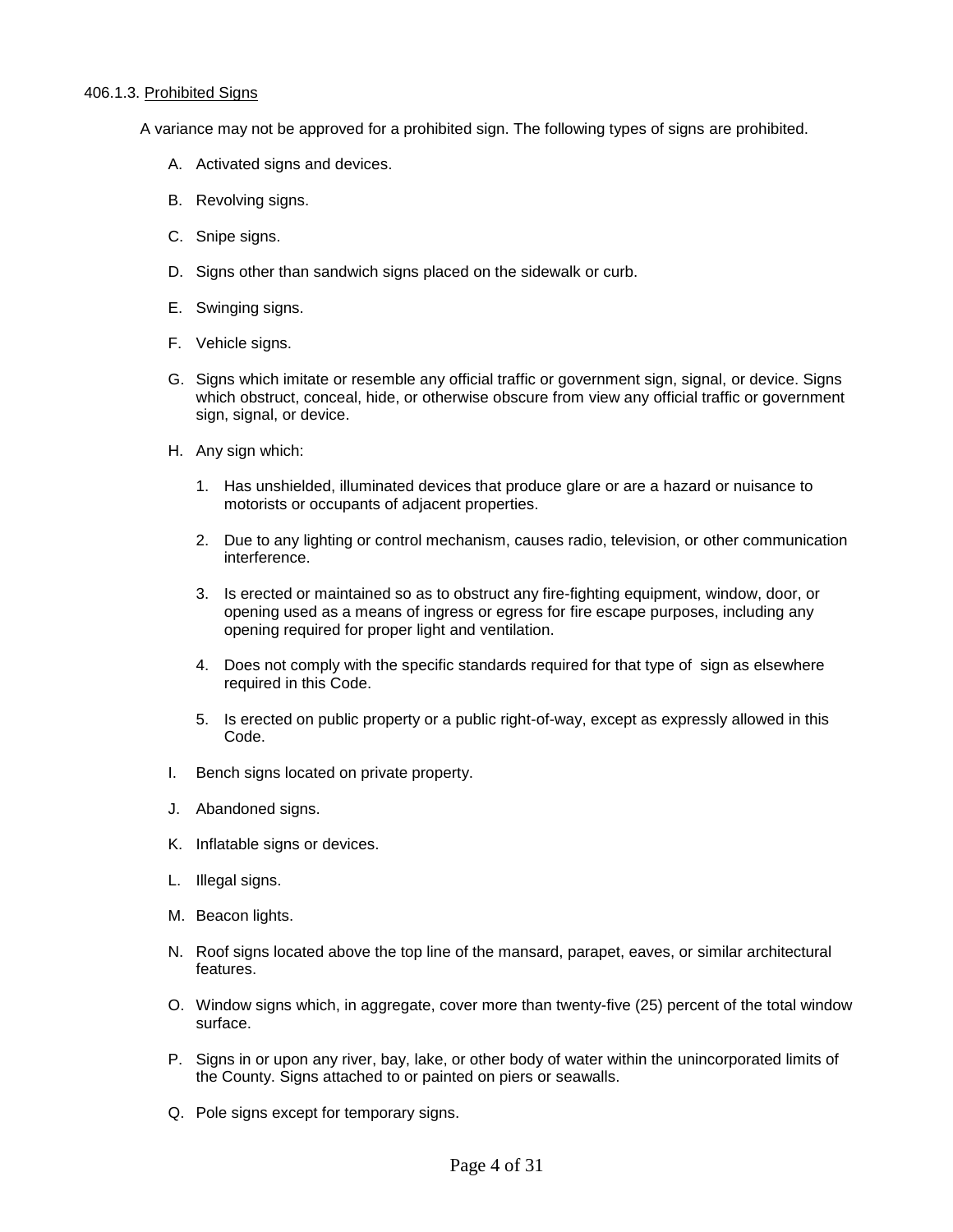- R. Multiprism signs.
- S. Portable signs.
- T. Pennants.
- U. Festoons.
- V. Any unpermitted sign for which a Development, Building, or Sign Permit is required and the permit(s) has not been obtained.
- W. Any sign exempt from obtaining a Sign Permit that does not comply with the applicable requirements of Section 406.1.5.
- X. Off-site signs other than registered billboards as provided for in this Code.
- Y. Signs located on public rights-of-way without a valid Right-of-Way Use Permit.

# 406.1.4. Abandoned Signs

- A. An abandoned sign is prohibited and shall be removed. An abandoned sign is any sign or sign structure which, for a period of six (6) consecutive months, has any, all, or a combination of the following characteristics:
	- 1. The sign or structure does not bear copy.
	- 2. Is not maintained as required by this Code.
	- 3. The property upon which the sign is located remains vacant for a period of six (6) consecutive months or more.
- B. Signs which have any or all of the characteristics listed above shall be covered and remain covered with an opaque covering by the property owner.
- C. Signs on parcels with active Building Permits will not be considered abandoned during the period that a permit is active provided that the internal fixtures are covered and the sign is maintained as required by this Code.

#### 406.1.5. Signs Exempt from Obtaining Sign Permits

- A. The following on-site signs are not required to obtain a Sign Permit provided, however, that such signs are erected in conformance with all other requirements of this Code and provided that all required permits have been issued. In nonresidential zoning districts:
	- changeable copy signs. However, the change or replacement of the copy, message, or area, nor adversely affect the original design integrity. If, in order to change or replace the or removed, then a Sign Permit shall be required. Copy shall not be replaced such that the 1. A permit is not required to change or replace the copy, message, or sign face on sign face must not enlarge, increase, or decrease the sign surface area, sign structure copy, message, or sign face, the supporting sign structure must be unfastened, loosened, sign becomes an off-site sign.
	- 2. One (1) sandwich sign per business establishment having a Certificate of Occupancy, structure width of two (2) feet. The sign shall not be placed so as to obstruct pedestrian traffic along the sidewalk. when the sign is placed on the sidewalk no further than five (5) feet from the main entrance door of the establishment and with a maximum height of 3½ feet and maximum sign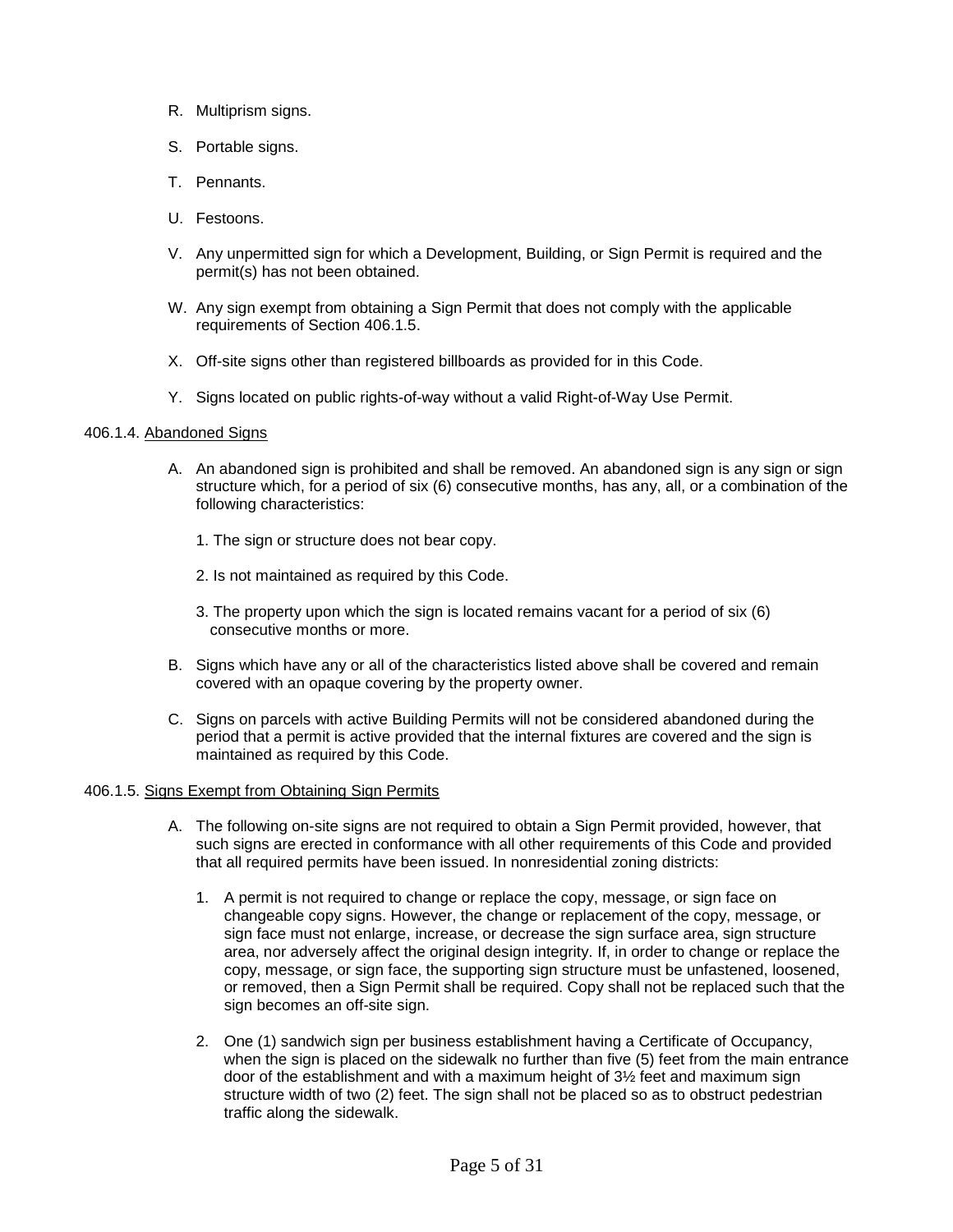- 3. Window signs which comprise, in aggregate, twenty-five (25) percent of the total window area or less.
- B. In residential districts, one (1) nonilluminated wall sign not to exceed two (2) square feet in sign surface area.
- C. In addition, all parcels may display the following without a permit(s):
	- 1. Flags when displayed on a pole(s) or other supporting structures and provided that the flags do not bear a commercial message.
	- when constructed of bronze or other noncombustible materials and located on a building or 2. Signs or tablets not bearing a commercial message when cut into any masonry surface or monument.
	- maximum sign square footage permitted on any parcel. 3. Interior signs as defined by this Code. Such signs shall not be counted as part of the
	- 4. One (1) noncommercial sign per premises not to exceed four (4) square feet in sign surface area and six (6) feet in height.

# 406.1.6. Temporary Signs

A. Generally

 addition to any applicable specific standards as provided in this Code: All allowed temporary signs shall meet the following general standards, as applicable, in

- 1. Time of display. Temporary signs may be displayed before, during, and up to five (5) event or activity. For the purposes of illustration, temporary political campaign signs may be posted no earlier than fifteen (15) days prior to the date of candidate qualification and must be removed no later than five (5) calendar days after the election to which they relate. calendar days after an event to which the sign relates. Temporary signs shall not be posted more than fifteen (15) calendar days prior to the time of the event or activity to which they relate and shall be removed no later than five (5) calendar days after the conclusion of that
- 2. Location on parcel. A temporary sign shall not create a physical or visual hazard for way line and twenty (20) feet from the intersection of any rights-of-way. Temporary signs shall not be located within public rights-of-way. pedestrians or motorists and shall be set back a minimum of five (5) feet from the right-of-
- a Sign Permit. 3. Permitting. Temporary signs, other than advertising banners and balloons, shall not require
- 4. Temporary signs shall not be illuminated.
- 5. Residential districts. One (1) temporary sign per premises is allowed and shall not exceed four (4) square feet in sign surface area and six (6) feet in height.
- 6. Nonresidential districts. One (1) temporary sign per premises is allowed and shall not exceed thirty (32) square feet in sign surface area and eight (8) feet in height.
- B. Specific Standards for Certain Types of Temporary Signs
	- 1. Real estate signs. One nonilluminated sign may be displayed per street frontage, subject to the following restrictions: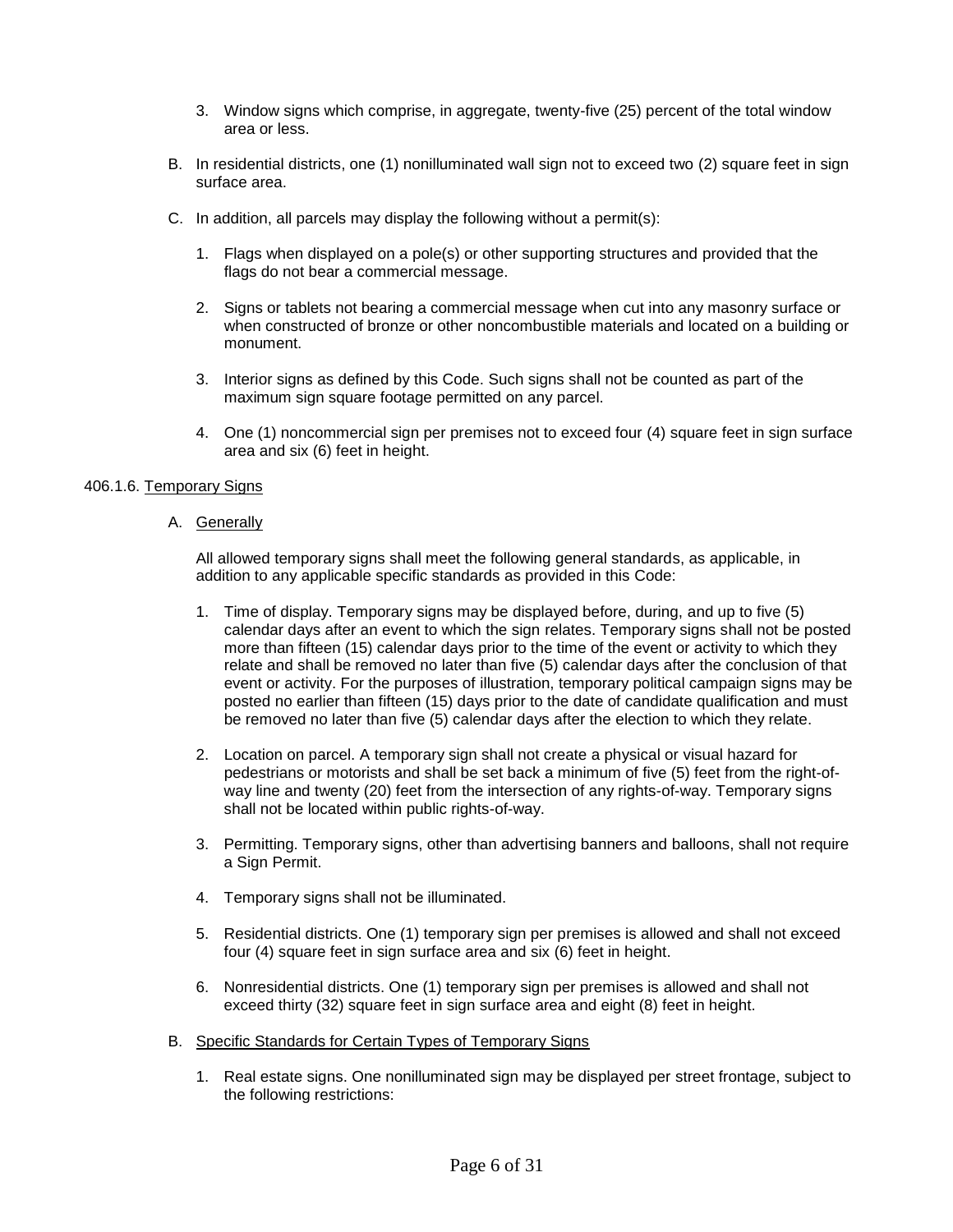- a. In residential zoning districts:
	- (1) A maximum of  $4\frac{1}{2}$  square feet in sign surface area, where the property has a street frontage of less than 500 feet.
	- (2) A maximum eight (8) square feet in sign surface area, where the property being advertised or developed has a street frontage of 500 feet or more.
	- (3) In E-R Estate-Residential and ER-2 Estate-Residential, a maximum of six (6) square feet in sign surface area.
	- (4) Parcels bordering a navigable waterway or golf course may have one (1) additional sign on the waterfront or golf course side of the property.
	- (5) Shall not exceed six (6) feet in height.
	- (6) Shall not be posted more than fifteen (15) days prior to the listing of the property for completion of development as evidenced by the issuance of a Certificate of sale or lease or the filing of applications for the development of the property and shall be removed within five (5) days after the sale or lease of the property or the Occupancy (CO).
- b. In nonresidential zoning districts:
	- (1) A maximum of thirty-two (32) square feet in sign surface area.
	- (2) Shall not exceed ten (10) feet in height.
	- (3) Shall not be posted more than fifteen (15) days prior to the listing of the property for shall be removed within five (5) days after the lease or sale of the property or the completion of development as evidenced by the issuance of a CO. sale or lease or the filing of applications for the development of the property, and
- 2. Construction signs. One (1) nonilluminated sign may be displayed per street frontage, subject to the following restrictions:
	- a. Shall not be erected more than fifteen (15) days prior to issuance of a Building Permit and located upon a site under construction.
	- b. Shall be removed within five (5) days after the completion of the building or construction activity as evidenced by the issuance of a CO.

In residential zoning districts:

- frontage of less than 500 feet. (1) Four and one-half square feet in sign surface area where the property has a street
- (2) Eight (8) square feet in sign surface area where the property has a street frontage of 500 feet or more.
- (3) Shall not exceed six (6) feet in height.

In nonresidential zoning districts:

 (1) A maximum of eight (8) square feet in sign surface area where the property has a street frontage less than 200 feet.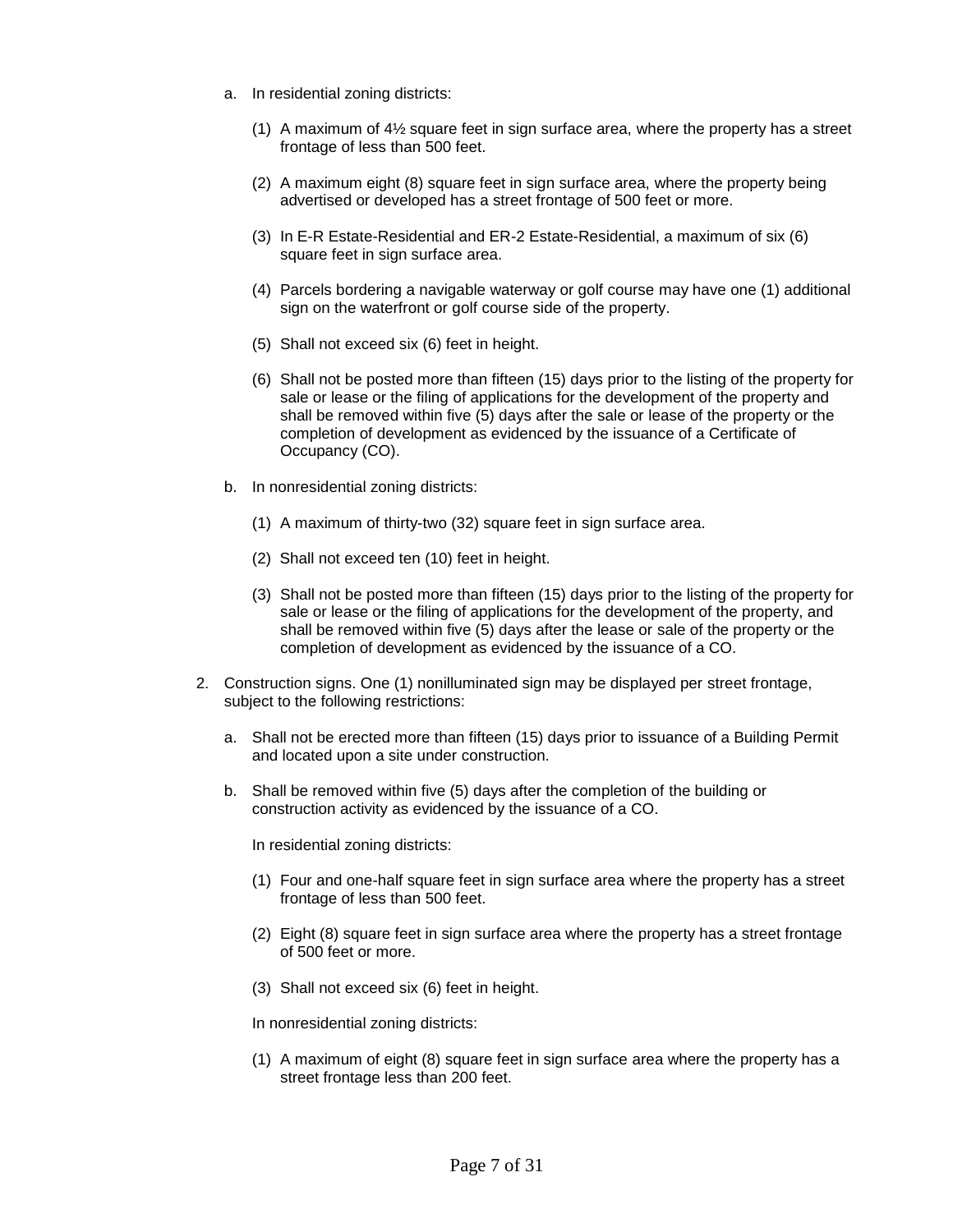- (2) A maximum of thirty-two (32) square feet in sign surface area where the property has a street frontage of 200 feet or more.
- (3) Shall not exceed ten (10) feet in height.
- sign surface area for banners of forty (40) square feet. A Sign Permit shall be obtained for such expiration date shall be displayed on the banner or advertising balloon as provided in the C. In nonresidential districts, one (1) banner sign or advertising balloon for each establishment having a CO may be displayed a maximum of four (4) times per calendar year, with a maximum banner or advertising balloon, pursuant to Section 406.1.2, and the permit number and permit. The Sign Permit shall be valid for thirty-five (35) days for each occurrence.

#### 406.1.7. Signs in Rights-of-Way

- A. Bench signs as permitted in this Code, Section 406.5, may be placed in public rights-of-way within the County.
- have been obtained from the County prior to December 31, 2011, may be placed in the public right-of-way subject to the terms of the Right-of-Way Use Permit and the License and Maintenance Agreement. However, such signs are nonconforming structures pursuant to this Code, Chapter 1200. B. Signs for which a valid Right-of-Way Use Permit and a License and Maintenance Agreement
- C. Signs permitted as interim uses, pursuant to Section 901.2 of this Code, may be located within the public right-of-way subject to the requirements for a Right-of-Way Use Permit and a License and Maintenance Agreement.
- affix, attach, or in any other way locate or maintain a sign upon, within, or otherwise encroaching on a right-of-way or upon a structure located within such a right-of-way. In limited circumstances, County signs may be permitted within a public right-of-way in accordance with D. Prohibition of all other signs on rights-of-way. It shall be unlawful for any person, firm, corporation or other entity, for its own or the benefit of another, to erect, place, post, install, this Code, Section 406.1.2.E.

#### 406.1.8. General Standards

 All signs for which a Sign Permit is sought or has been issued shall meet the following general standards, as applicable, in addition to any applicable specific standards as provided in this Code.

- A. For the purpose of determining the spacing requirement found in this subsection, distances shall be measured from the leading edge of the sign structure to the property line of the property from which the distance is being measured.
- neon tubing shall not be permitted on ground signs. B. Illuminated signs, including neon signs, shall not produce more than one (1) foot-candle of illumination four (4) feet from the sign, when measured from the base of such sign. Exposed
- permitted as per this Code, Section 406.1.2.E). C. Signs shall not be placed in the clear sight triangle or in the rights-of-way (unless otherwise
- supports, braces, guys, and anchors, shall be maintained so as to present a neat, clean (5) feet. On-site signs not currently in use, but that are not abandoned signs pursuant to D. Maintenance of signs. All signs for which a permit is required by this Code, including their appearance. Painted areas and sign surfaces shall be kept in good condition and illumination, if provided, shall be maintained in safe and good working order. Trash, rubbish, and debris shall be kept clear in front of, behind, underneath, and around the base of signs for a distance of five Section 406.1.4, shall also be maintained in a neat and clean appearance.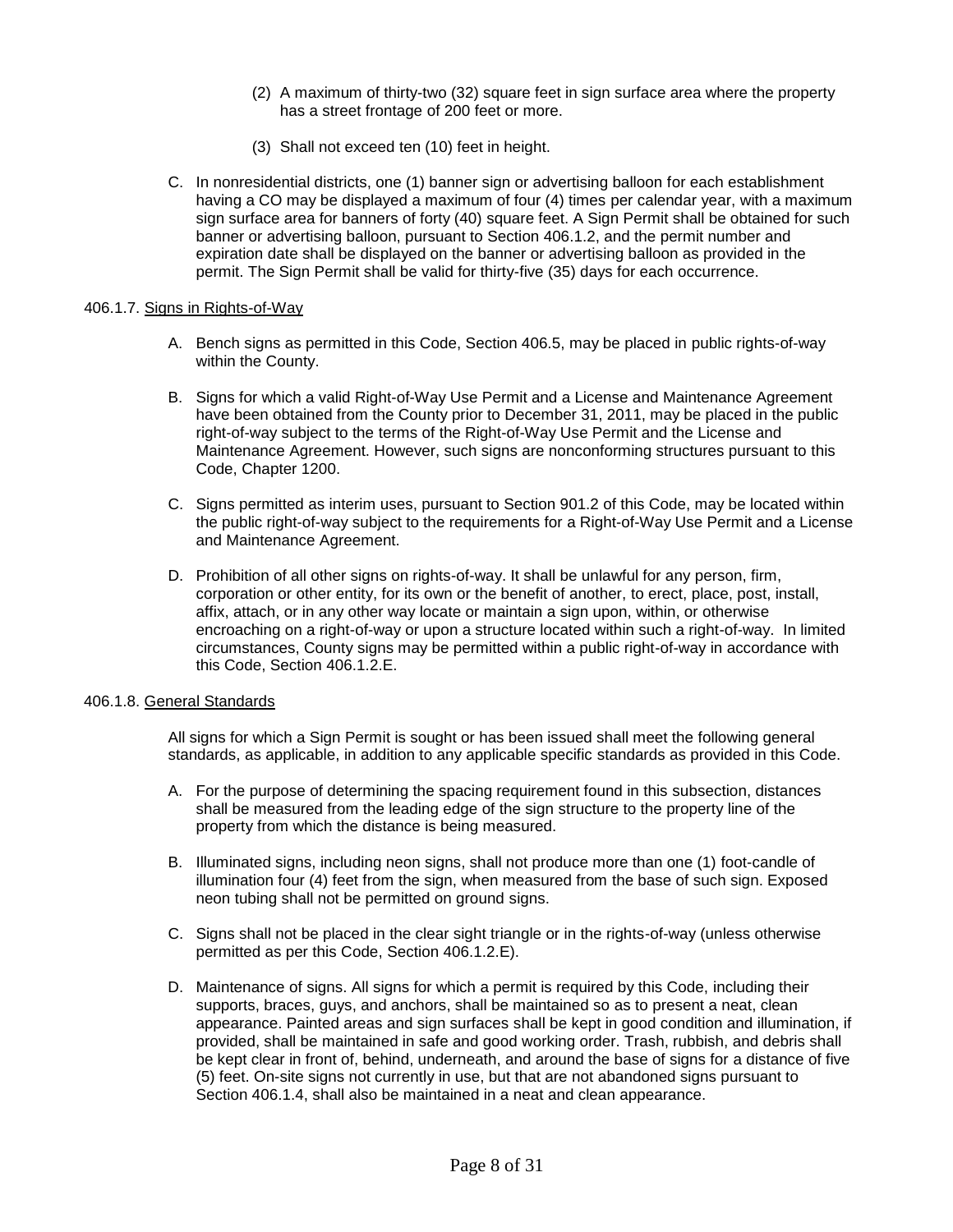- thereon and shall be measured at an elevation equal to the elevation of the closest portion of the nearest paved right-of-way to the highest point of the sign structure. E. Height. The height of all signs shall include berms or permanent planters if the sign is located
- F. Ground signs shall be designed with an enclosed base. The width of such enclosed base shall The finish shall be consistent with materials used on the building that the sign serves. be equal to at least two-thirds of the width of the sign structure measured at its widest point.
- the total area of such sign shall be the area computed on a single side of the sign. G. Number of signs. For the purpose of determining the number of signs, a sign shall be construed to be a single display surface or device containing elements organized, related, and composed to form a single unit. In cases where material is displayed in a random or unconnected manner, or where there is reasonable doubt as to the intended relationship of such components, each component or element shall be considered to be a separate sign. A projecting sign or ground sign with a sign surface on both sides of such structure shall be construed as a single sign provided that the back to back sign faces do not exceed an angle of ninety (90) degrees and
- H. Nothing contained in this section shall be construed to allow the display of signs when otherwise prohibited or restricted by private restrictions or covenants of residential or nonresidential property.

# 406.1.9. Standards for Signs in Residential Districts

- A. All signs for which a Sign Permit is sought or has been issued shall meet the following general standards.
	- sign expressly allowed and any such sign may display a noncommercial message. type, and other conditions and specifications as to the sign for which they are being 1. Noncommercial signs are allowed in all residential districts and may be substituted for any Noncommercial signs are subject to the same permit requirements, restrictions on size and substituted.
	- allowed in residential districts. Off-site signs are prohibited in residential districts. 2. On-site signs meeting the general and specific standards of this Code, as applicable, are
	- 3. An individual firm, partnership, association, corporation, or other legal entity other than the County shall be designated as the person responsible for perpetual maintenance of the sign(s).
	- way line and twenty (20) feet from the intersection of the rights-of-way. Signs located in medians of residential development entrance streets need not comply with the setback 4. A sign shall not create a physical or visual hazard for pedestrians or motorists entering or leaving a development and shall be set back a minimum of five (5) feet from the right-ofrequirements of this subsection.
	- 5. Each sign structure area shall not exceed ten (10) feet in height.
- B. Signs at Entrances to Residential Developments

 additional sign may be located at each terminus (or farthest edge) of the residential development, One (1) double-faced ground or up to two (2) single-faced signs may be located at each entrance to a residential development and each individual village, pod, or distinct neighborhood. One (1) provided each additional sign is located at least 1,000 feet from the main development sign, up to a maximum of two (2) additional signs. Each sign surface area shall not exceed forty (40) square feet.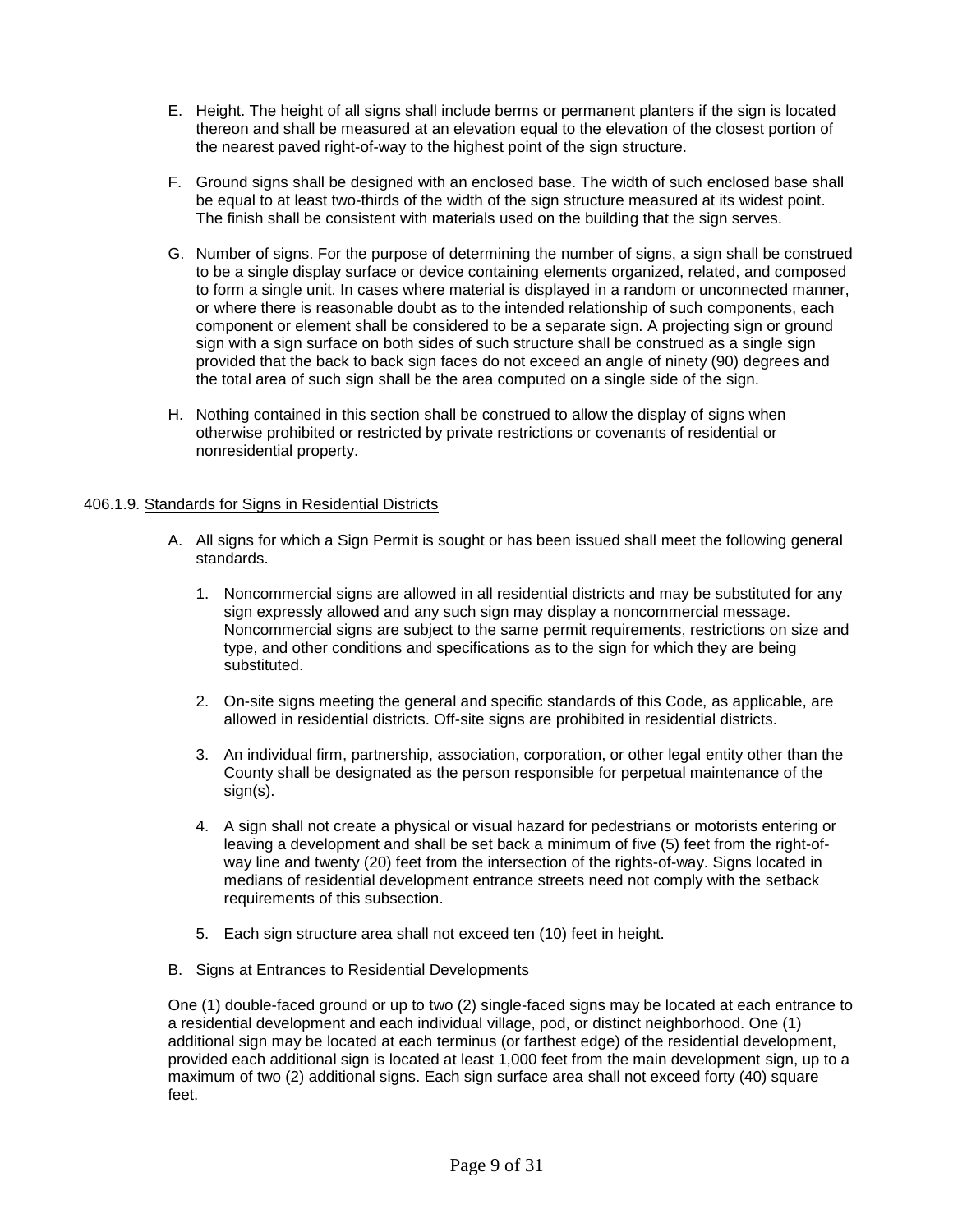- C. Signs Internal to a Residential Development
	- height and twenty-four (24) square feet of sign structure area and meeting the right-of-way 1. An unlimited number of permanent signs located on lands in common ownership shall be allowed to fulfill the functions of the residential community, not exceeding five (5) feet in setback requirements of this subsection.
	- structure area and thirty (30) inches in height. A Sign Permit is not required unless the sign 2. Other permanent directional signs, as necessary, not to exceed four (4) square feet in sign is illuminated.
- D. Nonresidential permitted uses, such as churches; special exception uses, such as day cares; feet in height and eighty (80) square feet in sign structure area, including architectural features. feet in height and eighty (80) square feet in sign structure area, including architectural features.<br>The sign shall not create a physical or visual hazard for pedestrians or motorists entering or leaving the property and shall be set back a minimum of five (5) feet from the right-of-way line, twenty (20) feet from the property line if adjacent to a residential use, and twenty (20) feet from the intersection of any rights-of-way. Illuminated signs shall not be allowed facing residential uses unless the nonresidential use is separated from the residential use by an arterial or and conditional uses, such as residential treatment and care facilities located in residential or agricultural districts; shall be allowed one (1) ground sign or wall sign not exceeding eight (8) collector road. For nonresidential permitted uses within residential communities, one (1) ground sign not exceeding five (5) feet in height and twenty-four (24) square feet in sign structure area is allowed. This subsection does not apply to home occupations.

# [406.1.10.](https://406.1.10) Standards for Signs in Nonresidential Districts

- A. All signs for which a Sign Permit is sought or has been issued shall meet the following general standards:
	- 1. Noncommercial signs are allowed in all nonresidential districts and may be substituted for type, and other conditions and specifications as to the sign for which they are being any sign expressly allowed and any such sign may display a noncommercial message. Noncommercial signs are subject to the same permit requirements, restrictions on size and substituted.
	- prohibited in nonresidential districts. 2. On-site signs meeting the general and specific standards of this Code, as applicable, are allowed in nonresidential districts. Off-site signs, other than registered billboards, are
	- 3. Signs on properties in nonresidential districts which abut a residential district shall not be erected closer than ten (10) feet from any residential zoning district.
	- set back five (5) feet from the right-of-way line and twenty (20) feet from the intersection of 4. A sign shall not create a physical or visual hazard for pedestrians or motorists and shall be any rights-of-way. When located on the intersection of two (2) or more one (1) way streets, the setback from any intersection may be reduced to fifteen (15) feet, so long as the sign does not interfere with the clear sight triangle.
	- 5. The finishing materials used on the sign shall be consistent with those used on the structure to which the sign relates.
	- 6. Official address numbers and/or the range of official address numbers shall be posted on the ground sign structure and shall not be considered when figuring copy area.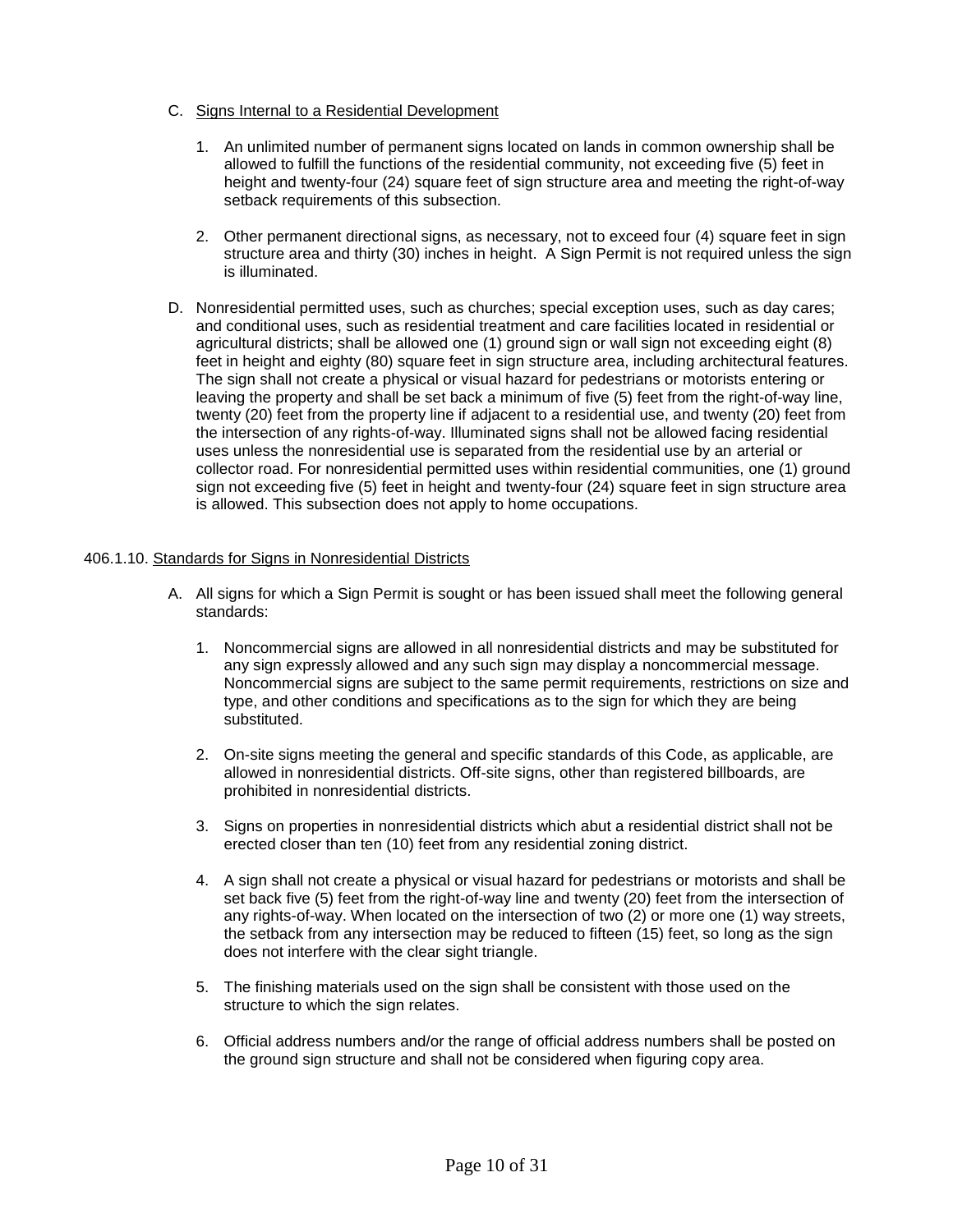- B. Ground Signs
	- entrance to a nonresidential development and each individual distinct pod. Each sign 1. One double-faced ground or up to two (2) single-faced signs maybe located at each surface area shall not exceed forty (40) square feet.
	- 2. One (1) ground sign is allowed for each parcel having frontage on a street. If a parcel has street frontage in excess of 300 feet, one (1) additional ground sign shall be allowed for a second sign, and the signs shall be placed no closer than 300 feet from each other on the each additional 300 feet of street frontage. At least 600 feet of street frontage is needed for same parcel.
	- percent of the overall height of the sign structure. 3. Ground signs shall not exceed eleven (11) feet in height except that a ground sign may contain an ornamental top feature that is sculptural or artistic in nature that exceeds the eleven (11) foot height limitation. The ornamental top feature shall not exceed fifteen (15)
	- 4. Maximum sign structure area and maximum copy area.

 4. Maximum sign structure area and maximum copy area. To encourage innovative design and aesthetically pleasing ground signs in the nonresidential districts of the County, the sign structure must contain architectural features equal to at least fifty (50) percent of the total square footage of the copy area and comply with the following standards:

 a. Single occupancy parcels. The maximum allowable copy area and total sign structure area for any single occupancy parcel shall be determined by the table below:

| <b>Building Size</b><br><b>Square Feet</b> | <b>Maximum</b><br><b>Copy Area</b><br><b>Square Feet</b> | <b>Maximum Sign</b><br><b>Structure Area</b><br>(Including<br>Copy Area)<br><b>Square Feet</b> |
|--------------------------------------------|----------------------------------------------------------|------------------------------------------------------------------------------------------------|
| 0-75,000                                   | 100                                                      | 200                                                                                            |
| 75,000-250,000                             | 125                                                      | 250                                                                                            |
| Over 250,000                               | 150                                                      | 300                                                                                            |

- parcel shall be determined by the table above by aggregating the size of the buildings, allowed for copy area. However, the maximum allowable copy area for a sign on a multioccupancy parcel shall not exceed 200 square feet, and the maximum sign b. Multioccupancy parcels. The maximum allowable copy area for any multioccupancy proposed and existing, if the parcel has multiple buildings, and/or by calculating the copy area equal to twelve (12) square feet for each tenant, proposed and existing, or a combination of these two (2) approaches to achieve the higher number of square feet structure area shall not exceed 400 square feet.
- c. Multioccupancy parcels with 600 feet or more of frontage. If a parcel is entitled to more than one (1) sign under Section 406.1.10.B.3.a and is a multioccupancy parcel, all feature shall not exceed fifteen (15) percent of the overall height of the structure. The allowable ground signs may be combined into a single ground sign not to exceed 400 square feet in sign structure area. Such a combined sign may not exceed fifteen (15) feet in height, except for an ornamental top feature that is sculptural or artistic in nature, that exceeds the fifteen (15) foot height limitation. However, the ornamental top combined sign may be divided into two (2) signs, if the frontage of the parcel exceeds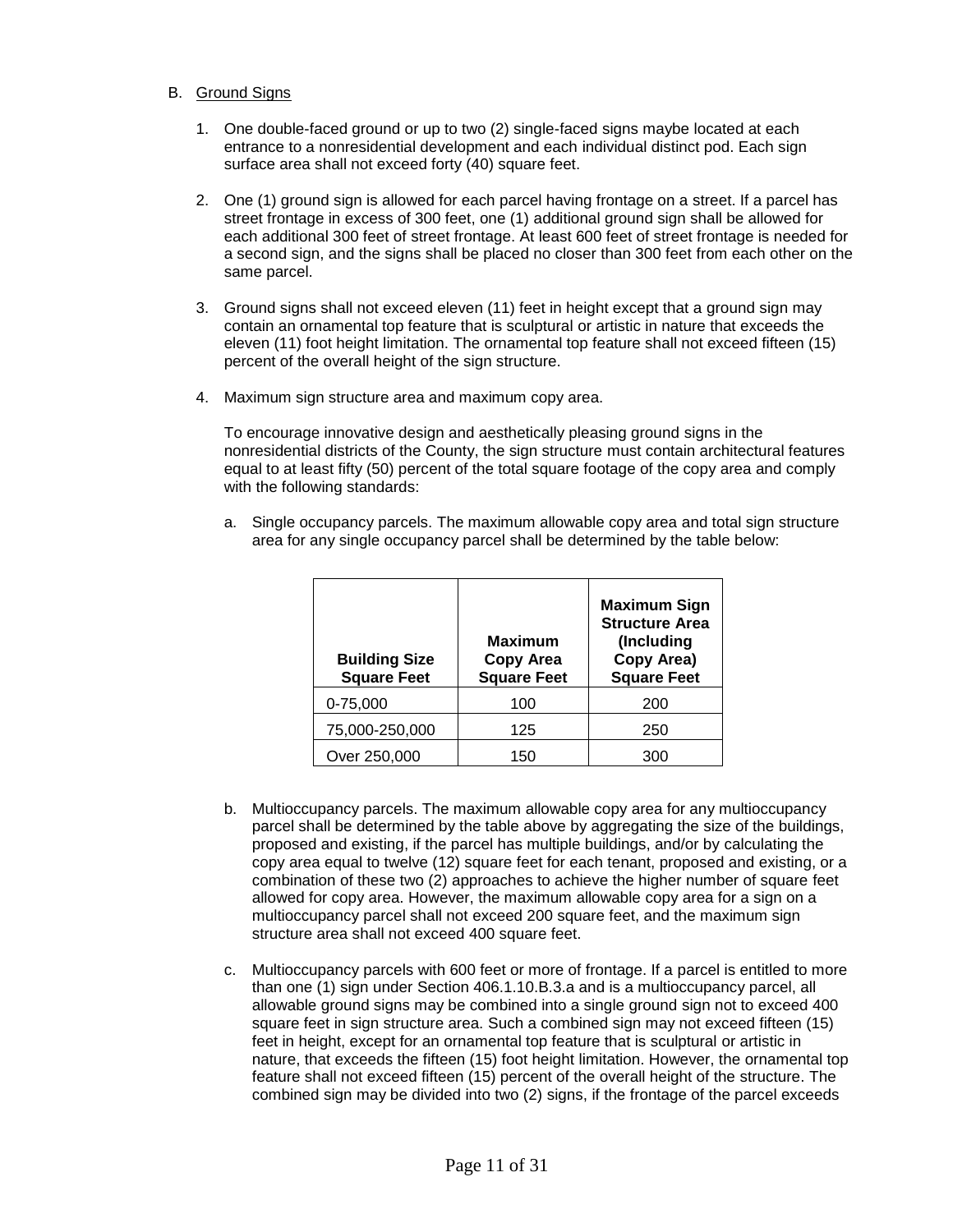1,500 feet. The total area of the combined signs shall not exceed 400 square feet in sign structure area and the height of each sign shall not exceed fifteen (15) feet.

 5. Location of multioccupancy signs. Multioccupancy signs or signs for a large scale, commercial, retail building may be located on an outparcel if the out-parcel and the access. The out-parcel may also have its own sign, the size of which shall be determined by the single occupancy parcel table located in this section. multioccupancy parcel or the large scale, commercial, retail building have shared common

# C. Wall Signs

 Wall signs shall be allowed in nonresidential districts provided the following specific regulations are met in addition to the general regulations stated above:

- 1. The maximum allowable sign structure area for wall signage shall not exceed 1½ square applicable, facing a street. Notwithstanding the foregoing, the maximum sign structure area feet per linear foot of establishment frontage, excluding parking garages linear footage, if shall not exceed 150 square feet for each frontage.
- 2. Wall signs shall not project above the roof line, the top line of the mansard, parapet, eave, or other architectural features as applicable, or side walls of the establishment to which the wall sign is attached nor shall the wall sign project more than eighteen (18) inches from the wall to which it is attached.
- establishment that faces a street. 3. One (1) wall sign shall be permitted for each establishment in a multioccupancy parcel. Establishments located at a corner shall be allowed one (1) wall sign for each side of the

# D. Projecting Signs

 Projecting signs shall be allowed in nonresidential districts, provided the following specific regulations are met, in addition to the general regulations stated above:

- of the projecting sign is not greater than the maximum sign structure area permitted for a 1. Projecting signs may be substituted for the wall sign, provided that the sign structure area wall sign.
- 2. Projecting signs shall not project more than four (4) feet from the wall to which the projecting sign is attached.
- 3. Projecting signs shall not be located above the roofline of the building nor more than eighteen (18) feet above the grade of the street, whichever is less.
- 4. Projecting signs shall not be located closer than ten (10) feet from an interior lot line or an adjacent establishment.
- minimum of nine (9) feet above such pedestrian way. Projecting signs which project over any public or private street shall be elevated a minimum of fifteen (15) feet above such 5. Projecting signs which project over any public or private pedestrian way shall be elevated a street.

#### E. Regulations for Marquee, Canopy, and Awning Signs

 following specific regulations are met, in addition to the general regulations stated above: Marquee, canopy, and awning signs shall be allowed in nonresidential districts, provided the

1. An awning, canopy, or marquee sign may be substituted for a wall sign.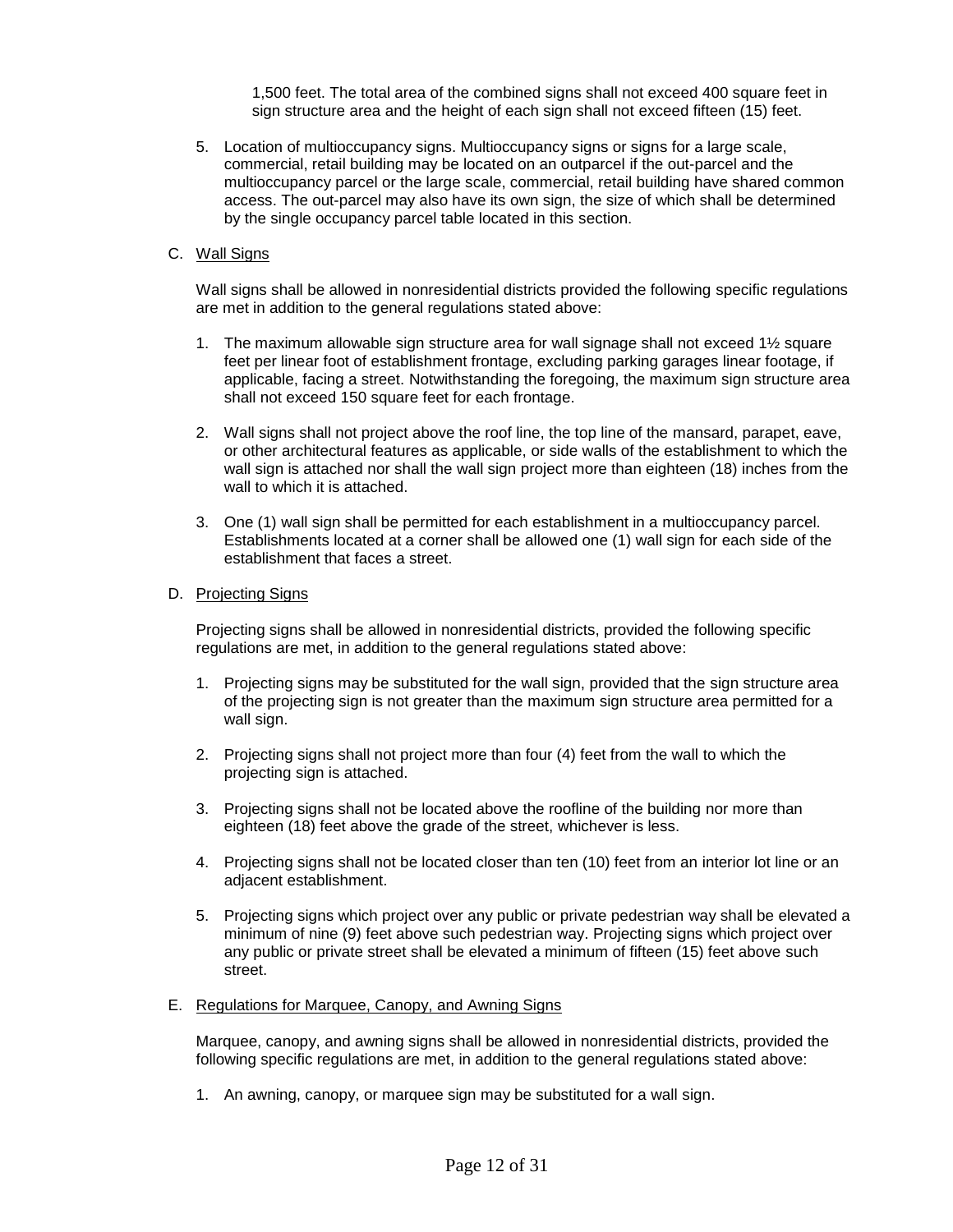- 2. Any sign located on an awning, canopy, or marquee shall be affixed flat to the surface and shall not rise in a vertical dimension above the awning, canopy, or marquee.
- 3. The maximum sign structure area for awning, canopy, and marquee signs shall not exceed marquee surface. The awning or canopy sign may be illuminated only if the material of four (4) square feet per linear foot of building frontage facing a street. The aggregate copy shall not exceed twenty-five (25) percent of the total area of the awning, canopy, or which it is made is opaque.

# F. Signs Internal to a Nonresidential Development

 The intent and purpose of this subsection is to allow for signage internal to a nonresidential development that directs customers to destinations within the development and where such signage is not readily visible from adjacent rights-of-way.

- 1. An unlimited number of permanent signs may be located within a multioccupancy parcel or multiple parcels, developed under a Unified Plan of Development, not exceeding a height of five (5) feet and thirty-two (32) square feet of sign structure area, and meeting the rightof-way setback requirements of this subsection. The signs may be ground, wall, or projecting signs as appropriate to the site design.
- structure area and thirty (30) inches in height. No Sign Permit is required unless 2. Unlimited permanent signs, as necessary, not to exceed four (4) square feet in sign illuminated.
- nine (9) feet above a walkway limited to pedestrian traffic or at least fifteen (15) feet above a walkway open to vehicular traffic, not exceeding six (6) square feet of sign structure area. 3. Colonnade signs. One (1) colonnade sign per establishment may be suspended at least
- G. Miscellaneous Nonresidential Signs
	- sign regulations, a drive-through restaurant shall be allowed two (2) signs placed in proximity to each drive-through lane. Such sign shall be set back to the minimum building setback for the appropriate zoning district, or forty (40) feet, whichever is less. Sign surface 1. Signs for drive-through restaurants. In addition to the signs otherwise permitted by these area may not exceed twenty-four (24) square feet and the sign structure area may not exceed eleven (11) feet in height.
	- area and the sign structure area may not exceed thirty (30) inches in height. If such sign is placed with a one (1) foot setback from the right-of-way provided that such signs meet all 2. Two (2) signs are allowed per driveway not exceeding four (4) square feet in sign surface to be illuminated, then an Electrical Permit shall be obtained. Directional signs may be other applicable regulations.

# [406.1.11.](https://406.1.11) Unified Sign Plans for Developments

A. Intent and Purpose

The intent and purpose of a Unified Sign Plan (USP) is to provide applicants with an opportunity to create attractive signage having uniform or cohesive design of color, texture, materials, or architectural features which contribute to placemaking throughout the development.

 Further, USPs are intended to logically establish sign metrics (number, size, height, types) and/or blend sign types (residential and nonresidential) in a manner that is responsive to the specific site characteristics, function of the development, and/or the mix of uses therein.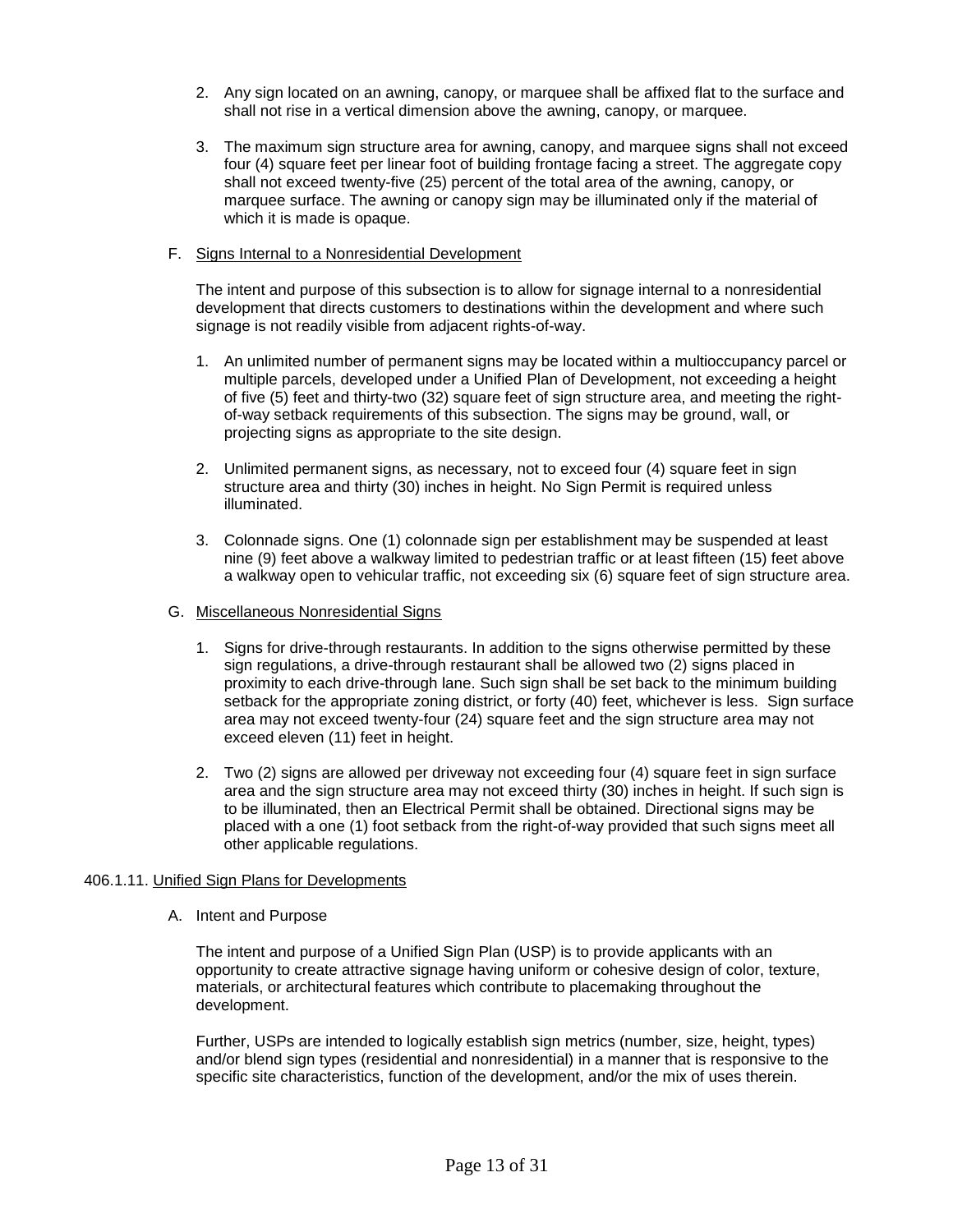USPs provide an opportunity for developments to incorporate signs with features which may not meet the specific provisions of the remainder of Section 406.1, but are appropriate due to the outstanding design, placemaking, theming and way-finding features of those signs.

- B. General Requirements
	- area to be included within the boundaries of the USP must be contiguous and reasonably 1. A USP shall be for an entire Master Planned Unit Development (MPUD) or distinct portion thereof, an entire Common Plan of Development or a distinct portion thereof. Where a portion of the MPUD or Common Plan of Development is proposed to have a USP, the compact.

Contiguous shall mean that a substantial portion of each parcel within the USP shall be coterminous with the other parcels that the USP is composed of. The existence of a public area, wetland, right-of-way, easement, railway, water course, or other minor geographical of a similar nature running through the USP shall not be deemed to destroy contiguity. However, nothing herein shall be construed to allow rights-of-way, easements, railways, watercourses and the like to be used to fashion or gain contiguity.

Reasonably compact shall mean the concentration of the parcels that shall be used to form the boundaries of the USP and precludes the creation of finger areas or serpentine like patterns. The existence of a minor enclave within the USP boundaries shall not destroy compactness.

- feet from the ground to top of a decorative/architectural cap. The base shall be a minimum of 18 inches in height and have a width no less than 1/3 the width of the sign face, 2. Standards for ground signs. Ground signs shall be designed with a height no taller than 20 including any decorative/architectural features around the sign face.
- C. Submittal Requirements

An applicant shall submit required information in the form as specified by the County Administrator or designee. The application package shall include:

- 1. Applicant information
	- a. Proof of Ownership, i.e. copy of deed;
	- b. Agent of Record Letter, if applicable;
	- c. Application Fee as required for a Development Agreement; and
	- d. The location of the proposed USP.
- 2. A narrative statement describing the proposed USP, demonstrating how the proposed USP meets or exceeds the County's intent and purpose for USPs and contributes to placemaking and way-finding for the subject project area. The narrative shall include analysis of the factors used to evaluate a USP (See Section [406.1.11](https://406.1.11) E). This narrative shall also include analysis of the extent to which the USP is in conformance with Section 406.1 of this Code. In circumstances where the USP is not in conformance with Section 406.1, a discussion of how the proposed alternative meets or exceeds the intent of this section.
- 3. A description of all allowed signage pursuant to Section 406.1 including the number of signs, the approximate location on site of each sign and the sign type, the total square footage of sign structure area, height of signs and the sign copy area for all signs allowed pursuant to this Section within the subject development.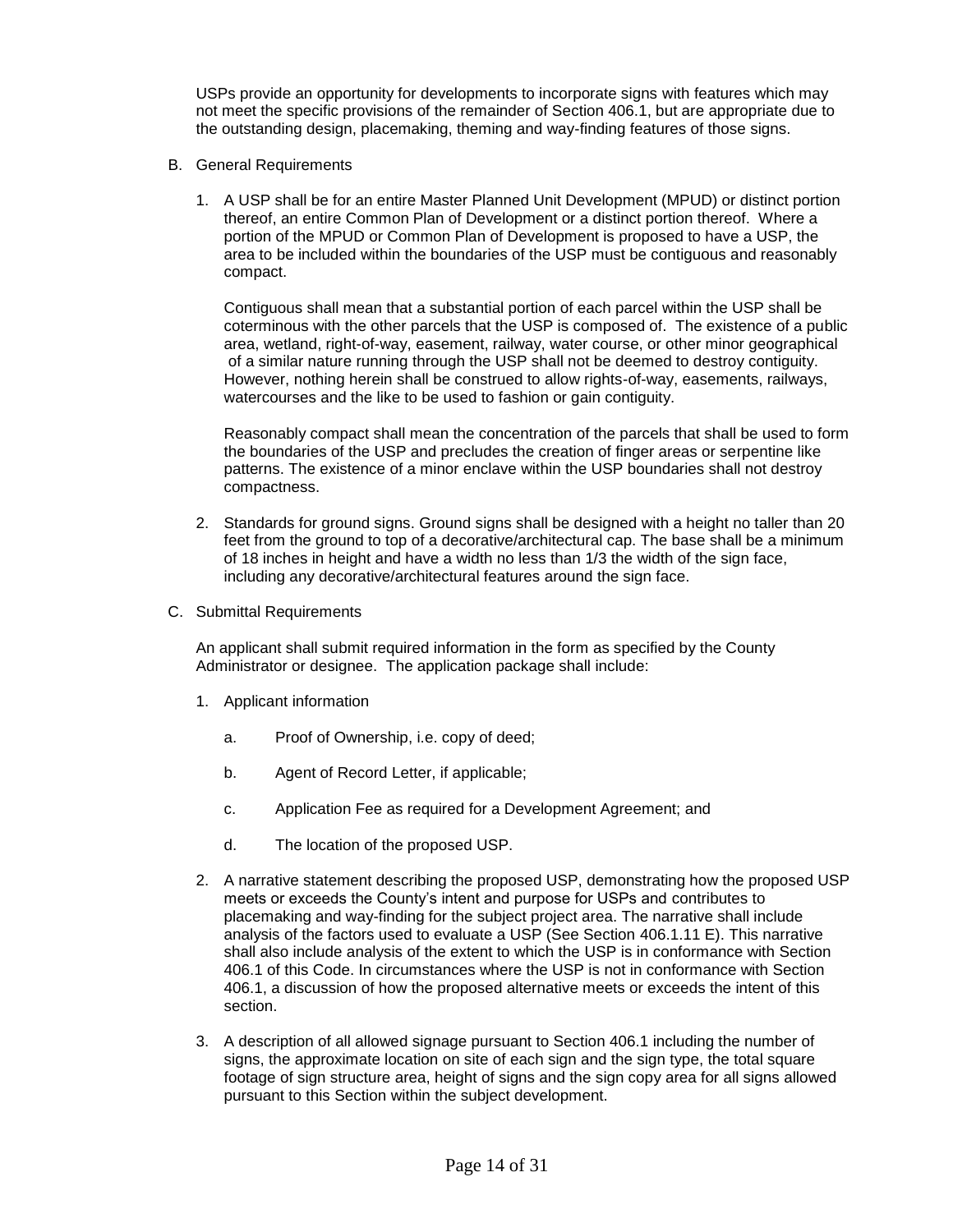- 4. A description of all signage not in compliance with Section 406.1 including the number of signs, the approximate location on site of each sign and the sign type, the total square footage of sign structure area, height of signs and the sign copy area for all signs allowed pursuant to this Section within the subject development. For those signs not meeting the requirements of Section 406.1 of this Code, graphic renderings of each sign shown in context of the proposed location.
- 5. As applicable, whether the USP has been approved by an architectural review board of the subject development.
- D. Prohibited Signs

The following sign types are prohibited in a USP:

- 1. Activated signs and devices;
- 2. Revolving signs;
- 3. Snipe signs;
- 4. Signs other than sandwich signs placed on the sidewalk or curb;
- 5. Swinging signs;
- 6. Vehicle signs;
- 7. Signs which imitate or resemble any official traffic or government sign, signal or device. Signs which obstruct, conceal, hide or otherwise obscure from view any official traffic or government sign, signal or device;
- 8. Any sign which;
	- a. Has unshielded, illuminated devices that produce glare or are a hazard or nuisance to motorists or occupants of adjacent properties.
	- b. Due to any lighting or control mechanism, cases radio, television or other communication interference.
	- c. Is erected or maintained as to obstruct any firefighting equipment, door or opening used as a means of ingress or egress for fire escape purposes, including any opening required for proper light and ventilation.
	- d. Does not comply with the specific standards required for that type of sign as elsewhere required in this Code.
- 9. Bench signs located on private property.
- 10. Abandoned signs;
- 11. Inflatable signs or devices;
- 12. Illegal signs;
- 13. Beacon signs;
- 14. Multi-prism signs;
- 15. Portable signs;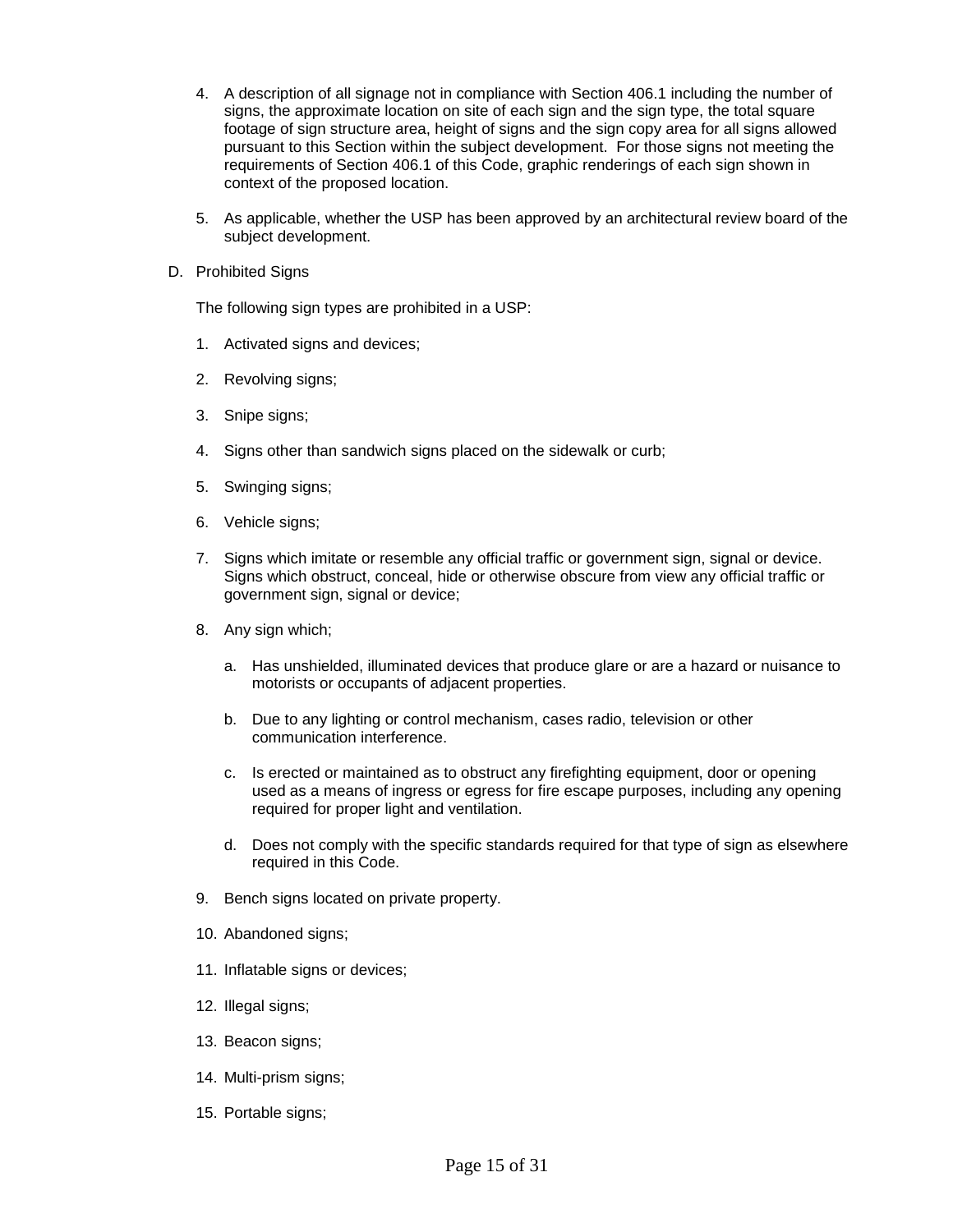- 16. Pennants;
- 17. Festoons;
- 18. New Billboards; this Section shall not require the removal of lawfully existing billboards.
- 19. Signs located on public rights-of-way; and
- 20. Signs advertising premises not subject to the USP.
- E. Review Process

The application for approval of a Unified Sign Plan shall be distributed to appropriate review parties as determined by the County Administrator or designee.

The County Administrator or designee shall prepare a recommendation for consideration by the Development Review Committee (DRC) and the Board of County Commissioners.

The following factors shall be considered in the evaluation of all requests for Unified Sign Plans:

- 1. Whether the USP meets or exceeds the intent of a USP by creating a uniform or cohesive design for proposed signage based upon color, texture, materials, or architectural features.
- 2. Whether the USP contributes to place making within the development.
- 3. Whether the USP meets or exceeds the intent of the USP to logically use allowed signage in a manner that is responsive to the specific site characteristics, function of the development, and/or the mix of uses therein.
- 4. Whether those signs included in the USP that do not meet the specific provisions of the remainder of Section 406.1 are deemed appropriate due to the outstanding design and place making features of those signs, including consideration of the elements of form, proportion, scale, color, materials, surface treatment, overall sign size and the size and style of lettering.
- 5. Whether the proposed USP is consistent with the applicable Market Area Policies, Mission and Vision as enumerated in the Comprehensive Plan.
- 6. Additionally, the request for a USP shall demonstrate:
	- a. The location and placement of the proposed signs in the USP will not endanger motorists;
	- b. Sign lighting will not cause hazardous or unsafe conditions for motorists;
	- c. The proposed signs will not cover or blanket any prominent view of a structure or façade of historical or architectural significance;
	- d. The proposed signs will not obstruct views of users of adjacent buildings to side yards, front yards, or to open space; and
	- e. The proposed signs will not negatively impact the visual quality of a public open space such as a public recreation facility, square, plaza, courtyard; and the like.
- 7. Whether the requested USP proposes signs prohibited by this section.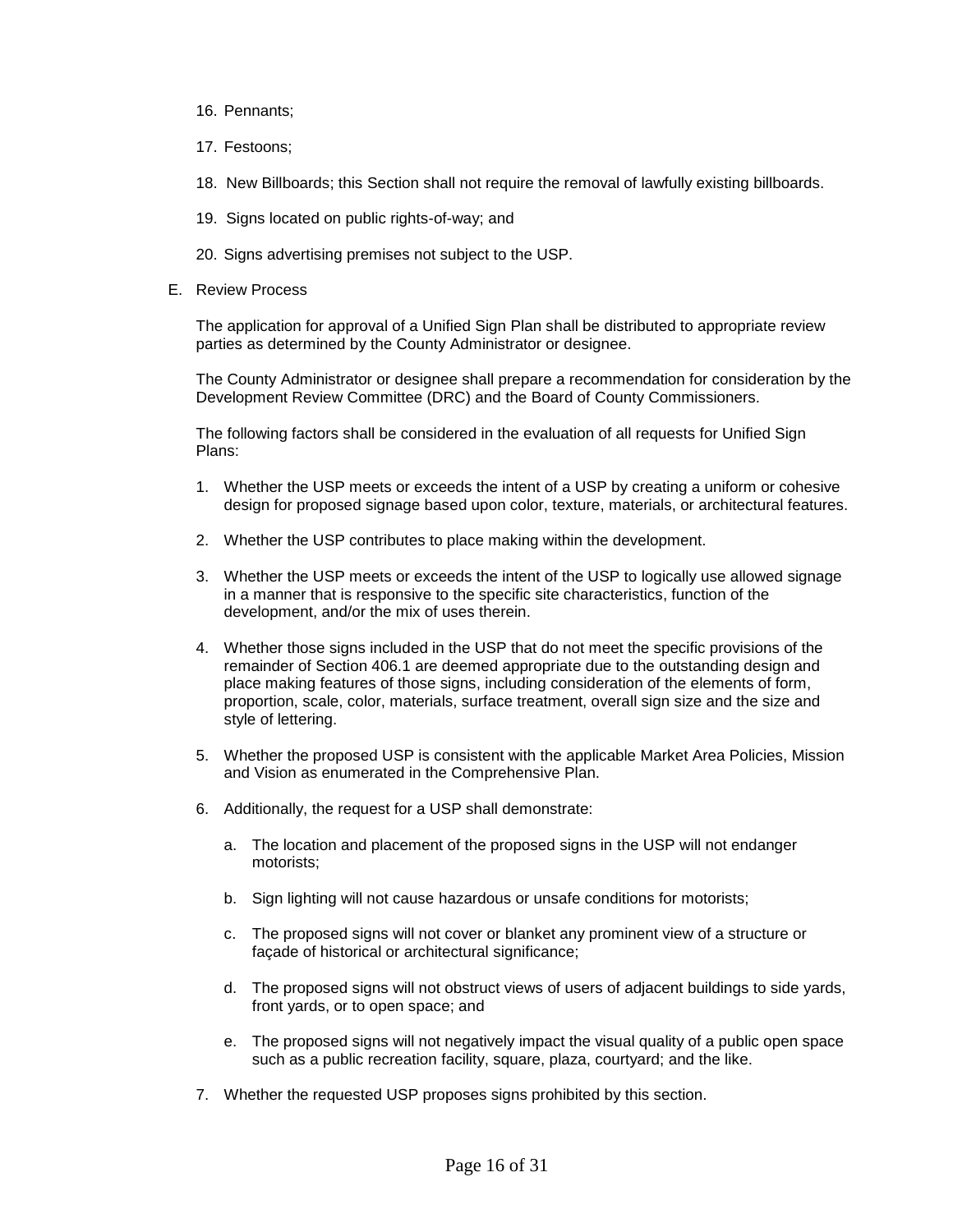F. Recommendation

The recommendation by the County Administrator or designee may be to:

- 1. Approve;
- 2. Approve with modifications or conditions; or
- 3. Deny.
- G. Hearings Required
	- 1. The DRC shall consider the request for a USP at an advertised public hearing. Notice shall be published pursuant to this Code. Additionally, there shall be notice given to adjacent property owners within five hundred feet. The DRC shall consider the recommendation of the County Administrator or designee, comments made at the public hearing, and the requirements of this section in preparing its recommendation for the Board of County Commissioners.
	- 2. The DRC may recommend:
		- a. Approve;
		- b. Approve with modifications or conditions; or
		- c. Deny.
	- 3. The Board of County Commissioners shall consider the request for a USP at an advertised public hearing. Notice shall be as required for the DRC hearing. The Board of County Commissioners shall consider the recommendation of the County Administrator or designee, the recommendation of the DRC, comments made at the public hearing, and the requirements of this section in rendering its decision. Approval or denial of a USP shall be in writing. The written approval may include conditions as necessary to ensure compliance with this Code.
- H. Effect of Approval
	- 1. Approval of a USP allows for the approved signage to be used in locations anywhere within the USP without those signs being considered off-site signs.
	- 2. Substantial modifications to an approved USP shall be made through an amended Agreement in accordance with Section 406.3, as approved by the Board of County Commissioners after receiving a recommendation by the DRC.
	- 3. Existing signage not incorporated into the request for approval of the USP shall be removed within the time specified in the Agreement.
	- 4. All signs in the area of the USP shall be in conformance with the USP. Additional permitting fees may be required to ensure compliance with the USP.
	- 5. For any large-scale commercial retail development proposed to be located within the USP, such development is exempt from Section 1102.4.I. of this Code.
	- 6. The Agreement shall be recorded in the public records of Pasco County in a manner that future purchasers will be notified of the existence of the USP.
	- 7. The applicant shall be responsible for notifying tenants of the requirements of the USP.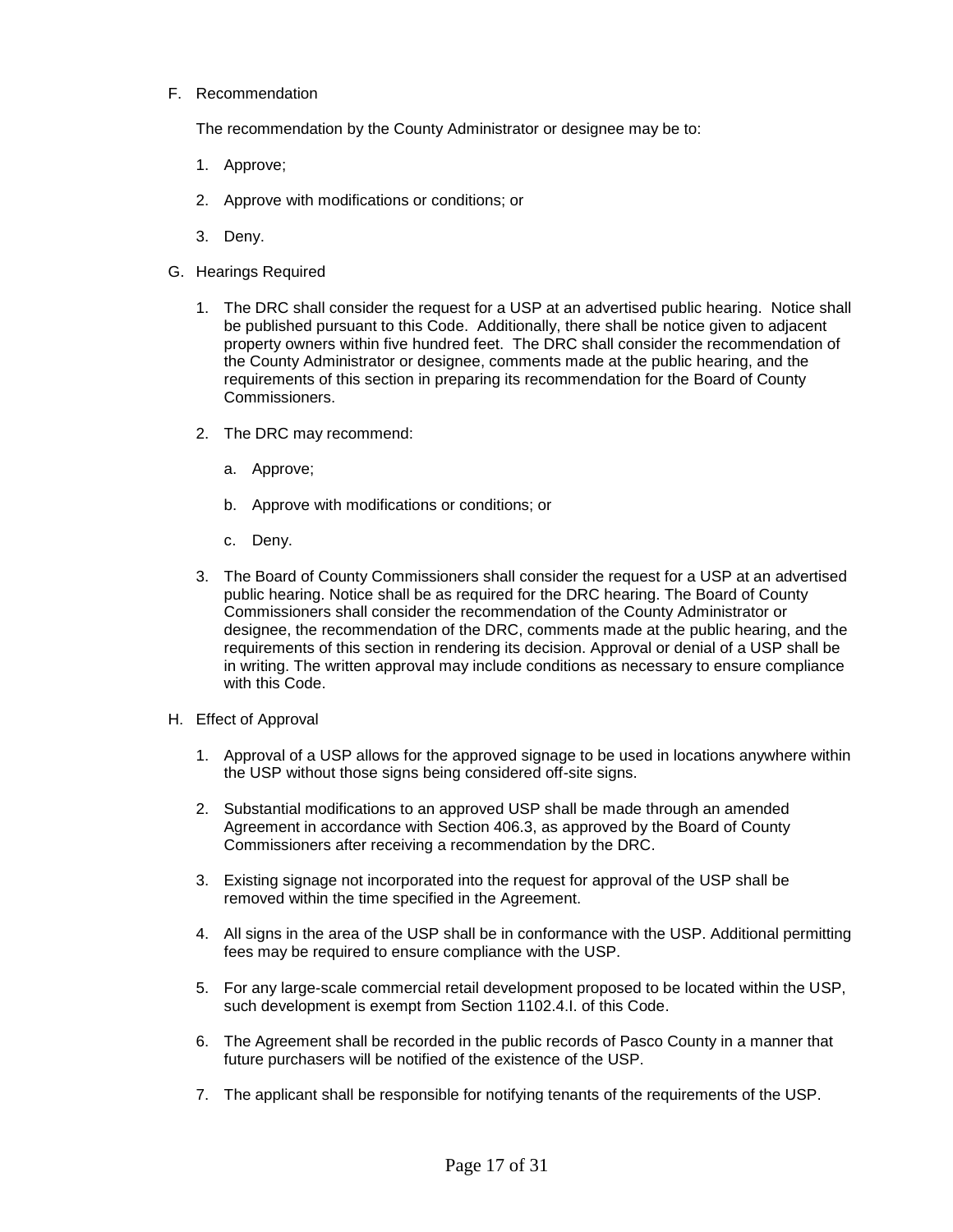#### [406.1.12.](https://406.1.12) Minimum Criteria for All Signs in the County

 It is the intent of the BCC that, should any provision of this Section 406.1 be declared remaining provisions of Section 406.1. Should all other provisions of Section 406.1 be declared unconstitutional, notwithstanding any other provision of this Code, the following minimum criteria unconstitutional, the unconstitutional subsection(s) hereof is intended to be severable from the shall also be met by all signs erected in the County.

- A. Residential districts. No sign may be erected in a residential district that exceeds the following dimensions:
	- 1. Maximum sign height: Ten (10) feet.
	- 2. Maximum sign structure area: Forty (40) square feet.
- B. Nonresidential districts. No sign may be erected in a nonresidential district that exceeds the following dimensions:
	- 1. Maximum sign height: Fifteen (15) feet.
	- 2. Maximum sign structure area: 400 square feet.

#### [406.1.13.](https://406.1.13) Enforcement

 In addition to the enforcement provisions of Section 108, the County may apply any one (1) or combination of the following remedies in the event of a violation of this section.

- A. Whenever a violation(s) of this section occurs or exists or has occurred or existed, any person, instrumentality causing or contributing to the violation(s), and any person, individual, entity or presumption can only be rebutted by clear and convincing evidence. In addition, any person with control or responsibility over the condition or appearance of the premises where a violation advertised on a sign which is displayed in violation of the Code, is liable for the violation. Any person who erects a sign in violation of this ordinance or any person who otherwise causes or individual, entity, or otherwise, who has legal, beneficial, or equitable interest in the facility, or otherwise who has legal, beneficial, or equitable interest in the real or personal property upon which such violation(s) occurs or exists or has occurred or existed, shall be liable for such violation(s). The owner or marketer of goods, services, and/or events which are advertised on a sign, which is displayed in violation of this Code, is presumed to have a legal, beneficial, or equitable interest in the facility or instrumentations causing or contributing to the violation. Such exists, such as a manager, any owner or marketer of goods, services, and/or events, which are contributes to a violation shall be liable for the violation.
- ownership or beneficial use or interest for purposes of enforcing this section. More than one (1) same sign. Each unlawful sign shall be deemed a separate violation of this section. B. Information contained in any sign, including names, addresses, or telephone numbers of persons or entities benefiting from or advertising on the sign, shall be sufficient evidence of person or entity may be deemed jointly and severally liable for the placement or erection of the
- C. Removal of Signs on Rights-of-Way

 immediate removal and impounding, without notice, by the County Administrator or designee at the joint and several expense of the owner, agent, lessee, or other person having beneficial use Any sign on a right-of-way or on public property in violation of this section shall be subject to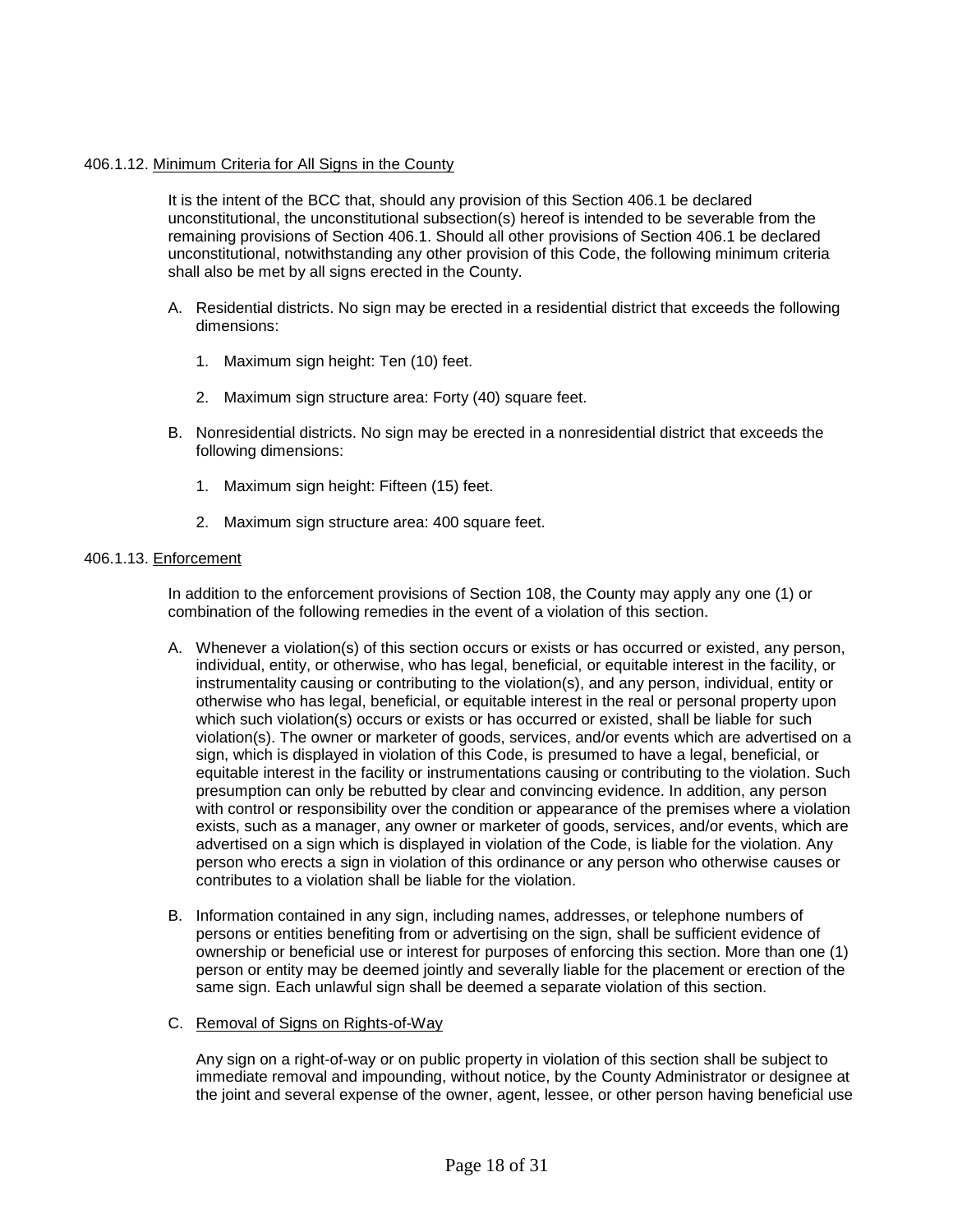of the sign, the sign contractor or, if non-County right-of-way, the owner or lessee of the land upon which the sign is located.

- 1. Illegal signs of negligible or no value; destruction. Any sign placed or erected in a right-of- its perishable or nondurable composition including, but not limited to, those made out of paper, cardboard, or poster board, shall be deemed abandoned and may be destroyed by way or on public property in violation of this section, which has negligible or no value due to the County after removal. No notice or opportunity to reclaim such a sign shall be given by the County.
- 2. Recovery of impounded signs; abandonment and destruction. Except for those signs described in Subparagraph 1 above, any sign removed and impounded by the County shall be held in storage and the owner, if the owner's identity and whereabouts are known to the days of the written notice date or within fifteen (15) days of the date of removal if the identity and/or whereabouts of the owner are not known to the County. County, shall be provided with written notice via certified mail and regular mail of impoundment and fifteen (15) days from the date of notice to reclaim any such sign. Any impounded sign stored by the County may be destroyed if not reclaimed within fifteen (15)
- may cause, without notice, the immediate removal of any sign which is an immediate peril to persons or property at the joint and several expense of the owner, agent, lessee, or other D. Removal of signs on private property for immediate peril. The County Administrator or designee person having beneficial use of the sign, the sign contractor, or the owner or lessee of the land upon which the sign is located.

# 406.2. Billboards

#### A. Intent and Purpose

 within the County and avoid an environment that encourages visual blight by prohibiting the It is the intent and purpose of this section to promote the health, safety, and welfare of persons installation, construction, placement, or erection of new billboards, which are hereby determined to be detrimental to the aesthetic senses and public health, safety, and general welfare of the citizens of the County.

B. Applicability

Billboards that registered with the County as of September 30, 1999, are subject to the requirements and prohibitions of this section.

C. Modifications to Registered Billboards

 Registered billboards may be modified in compliance with the following and only upon issuance of a Building Permit.

- 1. Modifications shall not increase the area of the sign face by more than ten (10) percent of the registered billboard.
- 2. Modifications shall not increase the overall height of the billboard, including supporting structure, by more than ten (10) percent of the registered billboard, measured from grade to the highest point of the sign face or supporting structure, whichever is higher.
- Modifications prohibited by this section include, but are not limited to, changing a static sign 3. Modifications may not employ a different technology than the original registered billboard. face to an activated sign face, a multiprism sign face, or any similar technology that automatically changes the sign face or changes the source of illumination of the sign, if any. If the original registered billboard is illuminated, the power source of that illumination may be modified to incorporate solar power.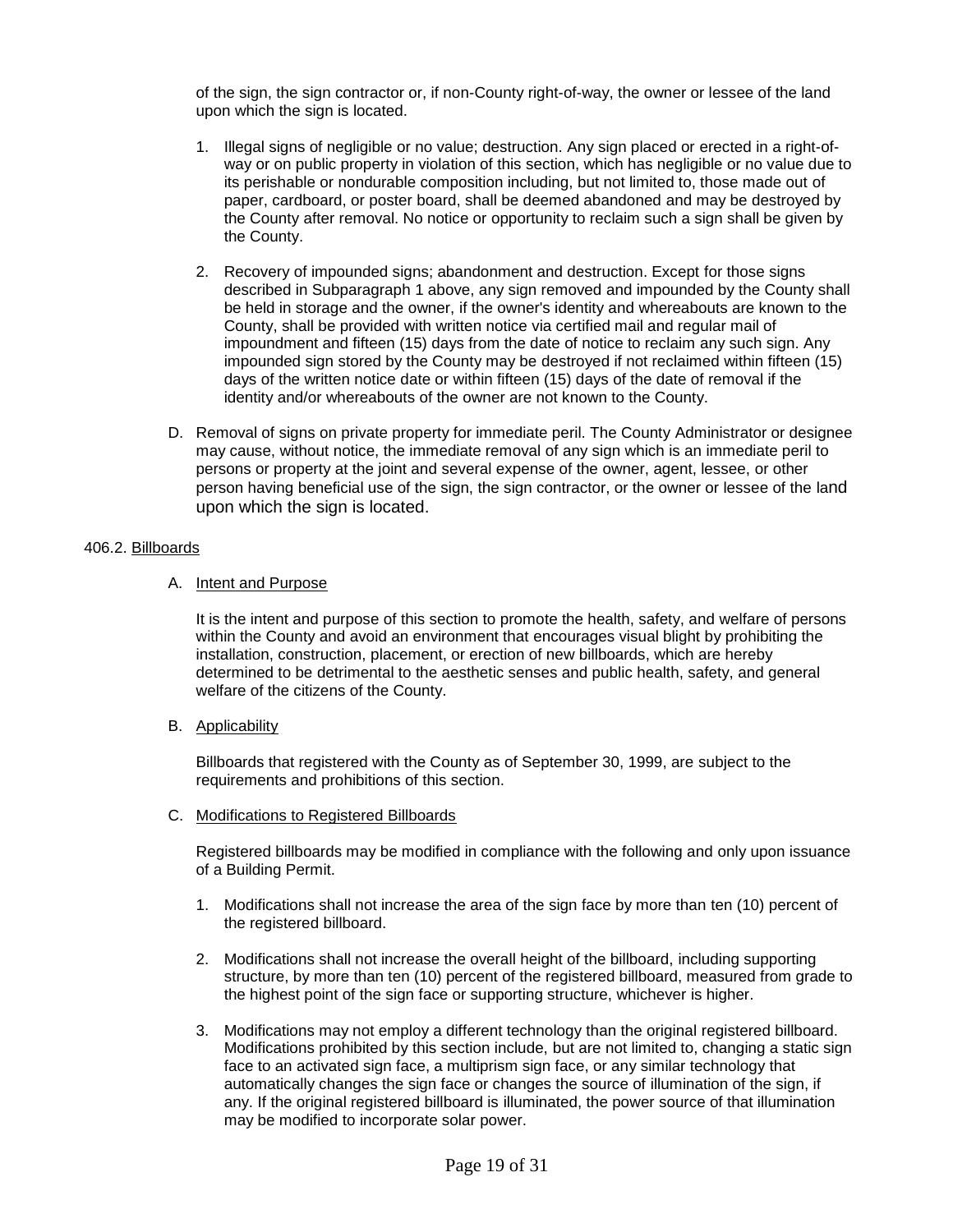# C. Reconstruction of Registered Billboards

 Registered billboards may be reconstructed upon the original location of the registered billboard, provided that the replacement billboard complies with all restrictions pertaining to modifications of registered billboards, Section 406.2.C, and that all applicable demolition and registered billboard will be considered abandoned and shall not be reconstructed. This time period shall be extended when there is an active Building Permit on the property, or if an owner gives written notice to the County of the necessity for temporary removal of the billboard for a time period exceeding six (6) months, and providing a date for replacement is within two (2) Building Permits are obtained. Upon removal from a site for six (6) months or longer, the years of removal.

# E. Relocation of Registered Billboards

 Registered billboards may be relocated in compliance with the following and only upon issuance of required demolition and Building Permit(s).

- 1. The relocated registered billboard shall comply with all restrictions pertaining to modifications of registered billboards, Section 406.2.C.
- 2. The new location shall not be on a different road.
- 3. The new location shall be within a 1,320-foot radius from the initial location of the registered billboard proposed to be relocated.
- 4. The new location shall be on a location within a parcel where such billboard would have been permissible pursuant to the County regulations in effect at the time such billboard was originally permitted and constructed.
- 5. If relocation is necessary due to governmental eminent domain action, and the criteria in E.2, E.3, or E.4 cannot be met, the County and owner may agree to an alternate new location. Size and height may be varied by agreement due to the difference in physical characteristics of the alternate new location and the original location. The County may require abandonment of other registered billboards owned by the same individual or entity if the alternate new location is more visible or heavily traveled than the original location.
- F. Prohibitions

Billboards not registered with the County as of September 30, 1999, are prohibited in the unincorporated area of the County.

G. Enforcement

 In addition to the enforcement provisions of Section 108, the County may apply any one (1) or combination of the following remedies in the event of a violation of this section.

 1. Whenever a violation(s) of this section occurs or exists or has occurred or existed, any personal property upon which such violation(s) occurs or exists or has occurred or existed, shall be liable for such violation(s). The owner or marketer of goods, services, and/or events which are advertised on a billboard, which is displayed in violation of this Code, is causing or contributing to the violation. Such presumption can only be rebutted by clear and convincing evidence. In addition, any person with control or responsibility over the person, individual, entity, or otherwise, who has legal, beneficial, or equitable interest in the facility, or instrumentality causing or contributing to the violation(s), and any person, individual, entity, or otherwise who has legal, beneficial, or equitable interest in the real or presumed to have a legal, beneficial, or equitable interest in the facility or instrumentations condition or appearance of the premises where a violation exists, such as a manager, any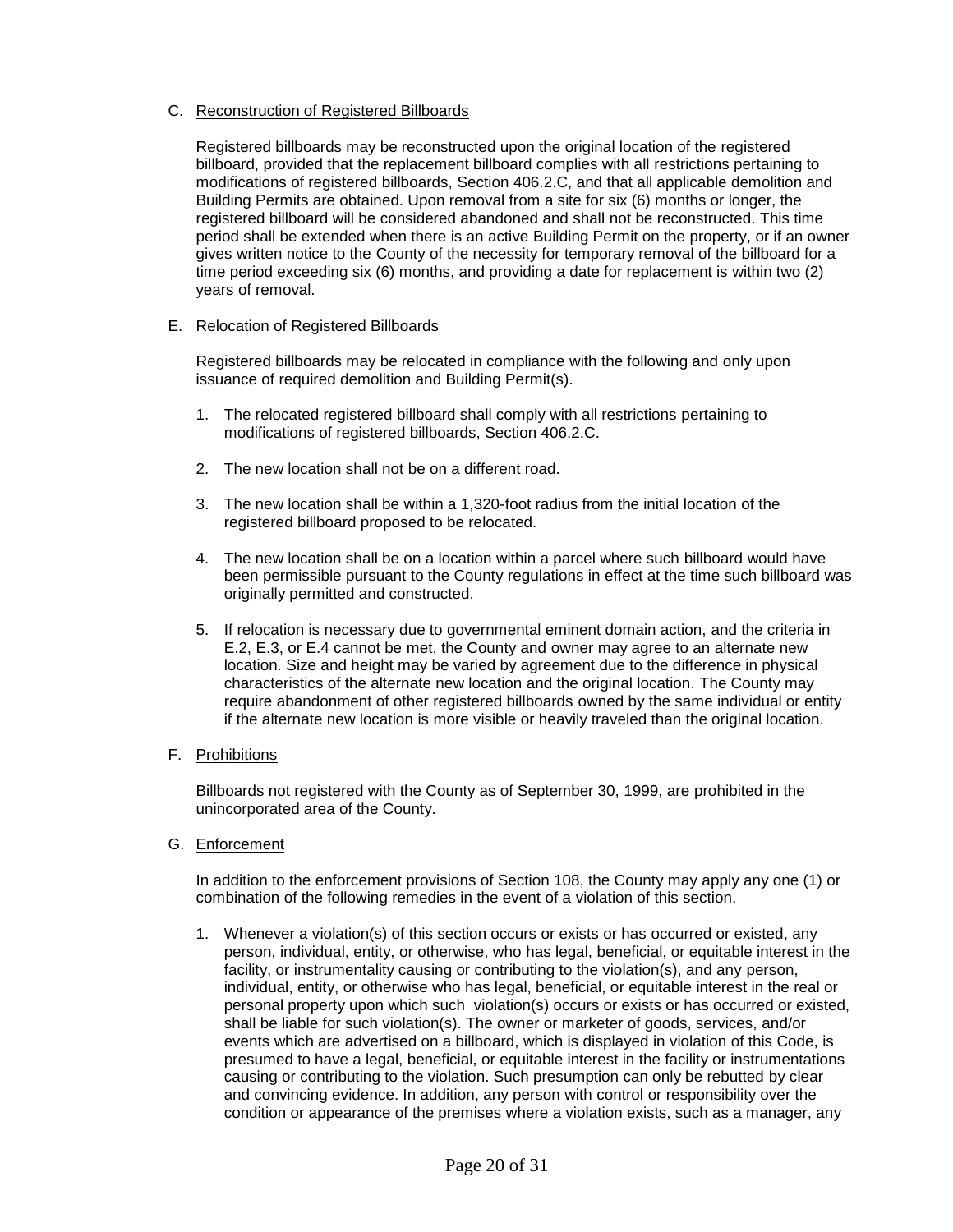owner or marketer of goods, services, and/or events, which are advertised on a billboard which is displayed in violation of the Code is liable for the violation. Any person who erects a billboard in violation of this ordinance, or any person who otherwise causes or contributes to a violation shall be liable for the violation.

 2. Information contained in any billboard, including names, addresses, or telephone numbers of persons or entities benefiting from or advertising on the billboard, shall be sufficient More than one (1) person or entity may be deemed jointly and severally liable for the placement or erection of the same billboard. Each unlawful billboard shall be deemed a separate violation of this section. evidence of ownership or beneficial use or interest for purposes of enforcing this section.

# SECTION 407. RELIEF APPLICATIONS

# 407.2 Zoning Variances \*

 \* *See Pasco County Land Development Code Section 407.2, which includes sign variances, for complete details.* 

#### 407.3. Administrative Variances (*edited to list only those references relating to signs*.)

- administrative variance, subject to the following criteria: A. The County Administrator or designee may approve, with conditions, the following type of
	- 6. Landscaping and Sign Conflicts. An administrative variance to eliminate required trees line of sight to a sign may be granted. (not to exceed two [2]) and corresponding shrubbery to allow for a reasonably necessary
- B. Denial of administrative variance. Any request for an administrative variance which does not meet the criteria above will be denied. If the administrative variance is denied the applicant may:
	- 1. Comply with the requirements;
	- 2. Cure the encroachments; or
	- 3. Request consideration of the administrative variance request at a hearing to be held by the variances as outlined in Section 407.2. The standard of review by the DRC shall be the same as for the County Administrator or designee. However, if the request exceeds the Development Review Committee (DRC) in a manner consistent with requests for zoning quantitative threshold provided in this section, a zoning variance pursuant to Section 407.2 may be required.
- proceed with any additional applications for development approval which the County may require for proposed development of the property or to continue the use or encroachment C. Effect of Approval. The granting of an administrative variance authorizes the applicant to permitted by such administrative variance.
- D. A violation of conditions imposed upon any administrative variance is a violation of this Code.

#### 407.5. Alternative Standards (*edited to list only those references relating to signs*.)

 or design requirements of this Code or provide relief when no feasible engineering or construction solutions can be applied to satisfy the regulation. The County Administrator or designee is authorized to The intent of an alternative standard is to provide design alternatives that meet or exceed the technical approve alternative standards with conditions.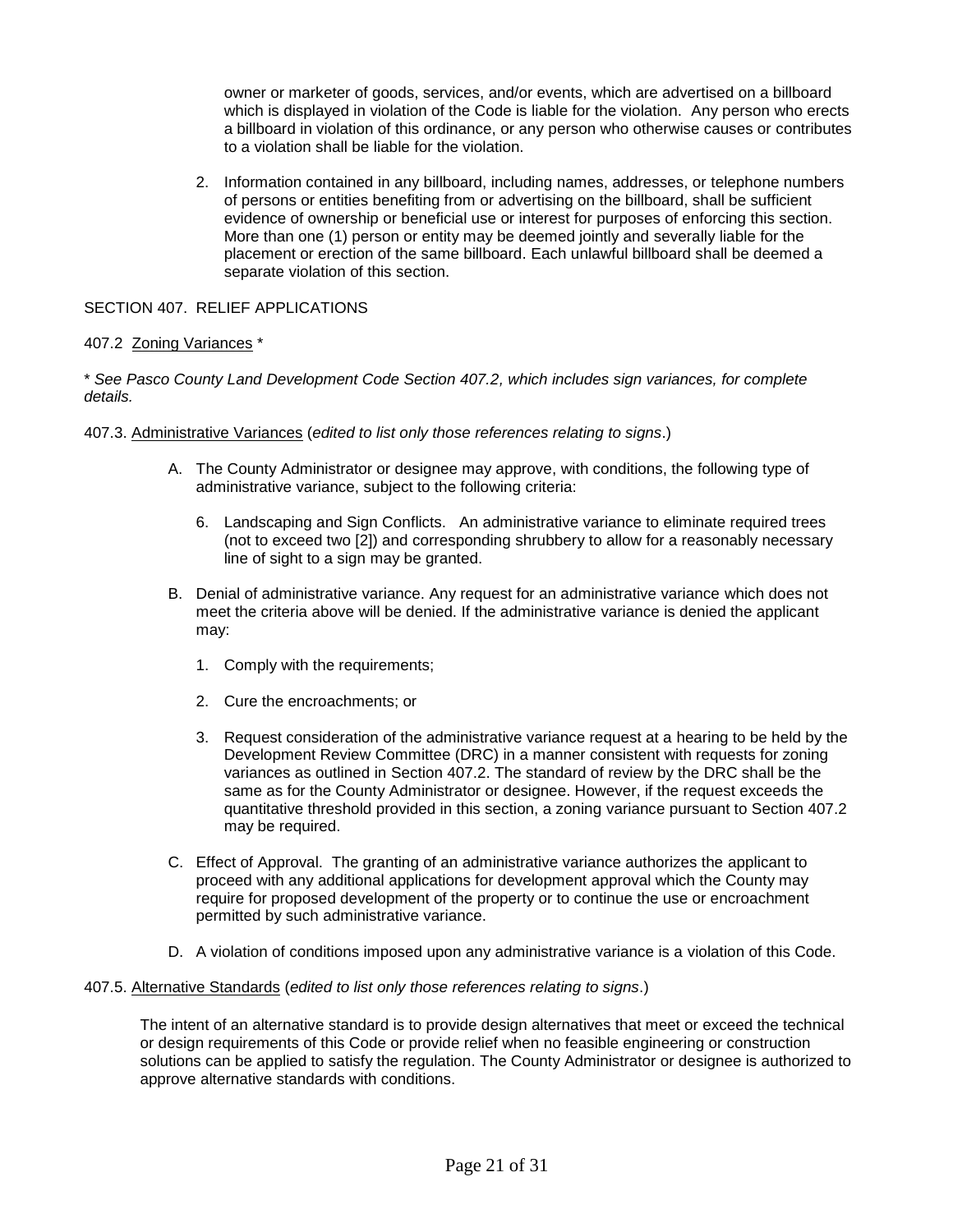- circumstance, sufficient information shall be submitted to permit a reasoned consideration of A. Requests for alternative standards may be made in conjunction with the filing of a development application. Alternatively, an application may be filed prior to submittal of an application. In that the request. Prior to filing a request for alternative standards, any applicant should review Section 303.6.C, Modification to Submittal Requirements. Sufficient information must be provided for the administrative official to make a determination.
- alternative standards request. 1 or 2 shall be met and all of 3, 4, and 5 shall be met: B. The County Administrator or designee shall consider the following criteria when reviewing an
	- 1. The alternative standard meets or exceeds the intent and purpose of the Code requirement at issue.
	- 2. No feasible engineering or construction solutions can be applied to satisfy the regulation.
	- 3. The alternative standard does not adversely affect compliance with other Code provisions, development order(s), or permit(s).
	- requirements of local, State, or Federal law. 4. The alternative standard is not in conflict with other mandatory substantive
	- 5. The alternative standard is consistent with the applicable provisions of the Comprehensive Plan.
- public hearing duly noticed pursuant to this Code, Section 304. D. For alternative standard requests regarding signs, the DRC shall consider the request at a
	- 1. Purpose and Intent

The purpose of this section is to provide the circumstances where alternative standards may be approved. Granting a request shall meet or exceed the intent to:

- a. Ensure no pole signs or other prohibited sign is erected;
- b. Approve signs which are compatible with other nearby signs, other elements of street and site furniture, and with adjacent structures. Compatibility shall be determined by the relationships of the elements of form, proportion, scale, color, materials, surface treatment, overall sign size, and the size and style of lettering;
- c. Ensure the location and placement of the sign will not endanger motorists;
- d. Ensure the sign will not cover or blanket any prominent view of a structure or façade of historical or architectural significance;
- e. Ensure the sign will not obstruct views of users of adjacent buildings to side yards, front yards, or to open space;
- f. Ensure the sign will not negatively impact the visual quality of a public open space as a public recreation facility, square, plaza, courtyard, and the like; and
- g. Ensure the sign's lighting will not cause hazardous or unsafe driving conditions for motorists.
- 2. Increase in Number of Monument Signs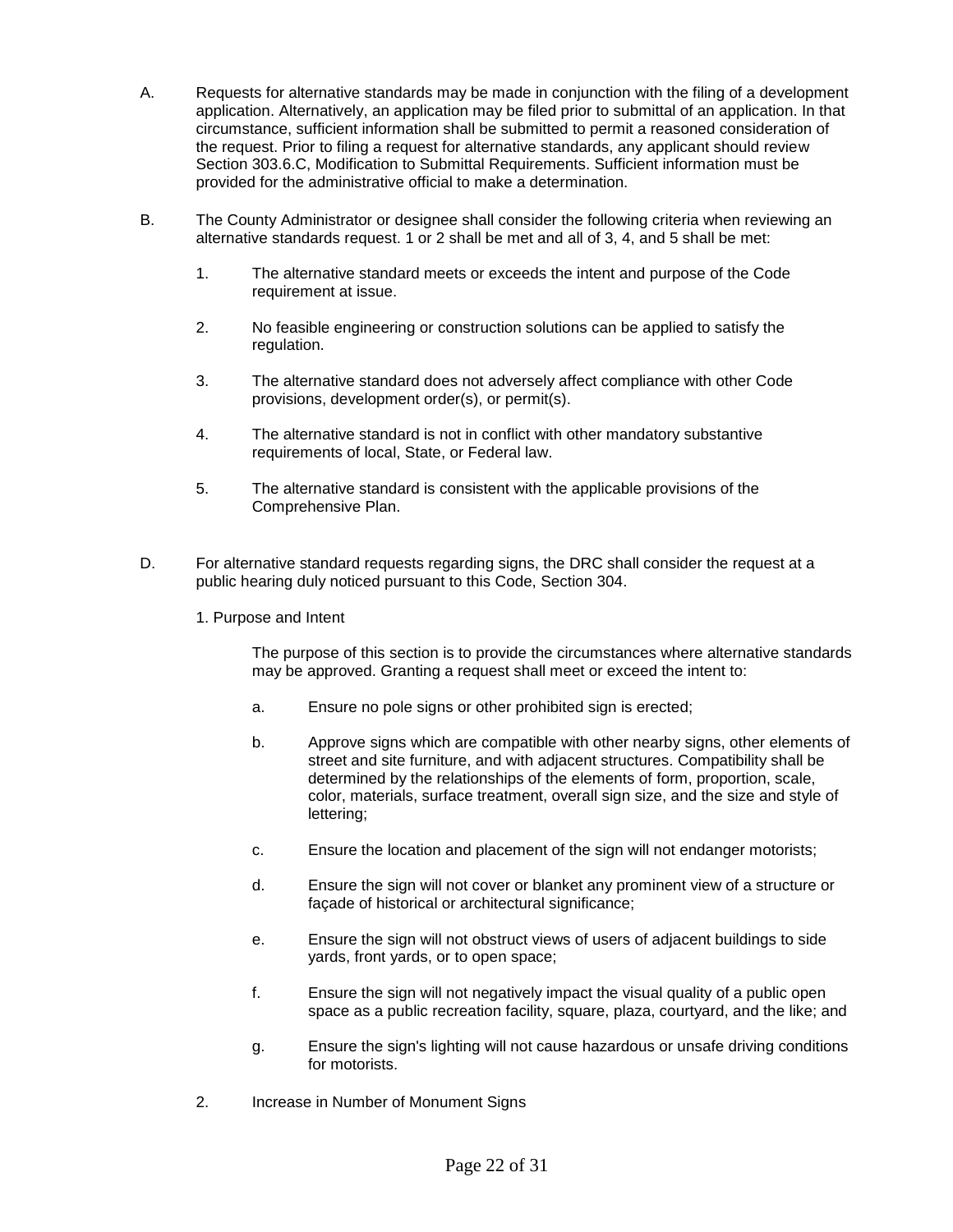site. Approval of such a request shall require the DRC to affirmatively determine The intent of this subsection is to provide for allowing an increase from one (1) to two (2) monument signs only when there is a reduction in the overall total sign area on the compliance with the following criteria:

- a. The request is consistent with the purpose and intent of this section, as stated in Section 407.5.D.1;
- area and copy area as would be allowed for one (1) monument sign on the subject parcel; b. The subject parcel shall have a total combined linear frontage between 590 and 600 linear feet of frontage. The combined sign structure area and copy area of both proposed monument signs shall not exceed the total sign structure
- subject parcel;<br>c. The total allowed sign area of all other on-site signage; e.g., wall signs, awnings, etc., shall be reduced by at least thirty-five (35) percent.
- awnings, etc., shall be reduced by at least thirty-five (35) percent.<br>3. Increase in Height of a Monument Sign or Size of a Wall Sign

Where an alternative standard is requested to increase the height of a monument sign, or to increase the size of a wall sign, the DRC shall affirmatively determine compliance with the following criteria:

- a. The request is consistent with the purpose and intent of this section, as stated in Section 407.5.D.1;
- b. Granting the request reduces the number of signs on the parcel and/or the number of registered billboards in the unincorporated areas of Pasco County. The request must achieve one or more of the following:
	- been permitted to erect on the parcel; or (1) Removal of one or more unconstructed monument signs on the parcel visible from any right-of-way which the applicant otherwise would have
	- permitted to retain on the parcel; or (2) Removal of one or more nonconforming signs on the parcel visible from any right-of-way which the applicant otherwise would have been
	- (3) One or more registered billboards from any parcel in unincorporated Pasco County; or
	- $(4)$ Any combination of the above; and
- reduced by at least thirty-five (35) percent. For the purposes of calculating the billboards that are proposed to be removed will be used. All other requirements c. Granting the request reduces the overall sign structure area visible on the parcel from any right-of-way. The total sign structure area which applicant otherwise would have been permitted to erect or retain on the parcel must be allowable sign structure area in this section, the actual size of registered of Section 406.1 of this Code, including but not limited to, copy/sign structure ratios and required architectural features, must be observed for the proposed sign; and
- height for a sign erected pursuant to this alternative standard may not exceed a reduction in overall numbers of signs on the property and a reduction in d. Granting the request does not result in excessive sign heights. The maximum twenty (20) feet, or thirty (30) feet on controlled access roadways, even where overall sign structure area is achieved; and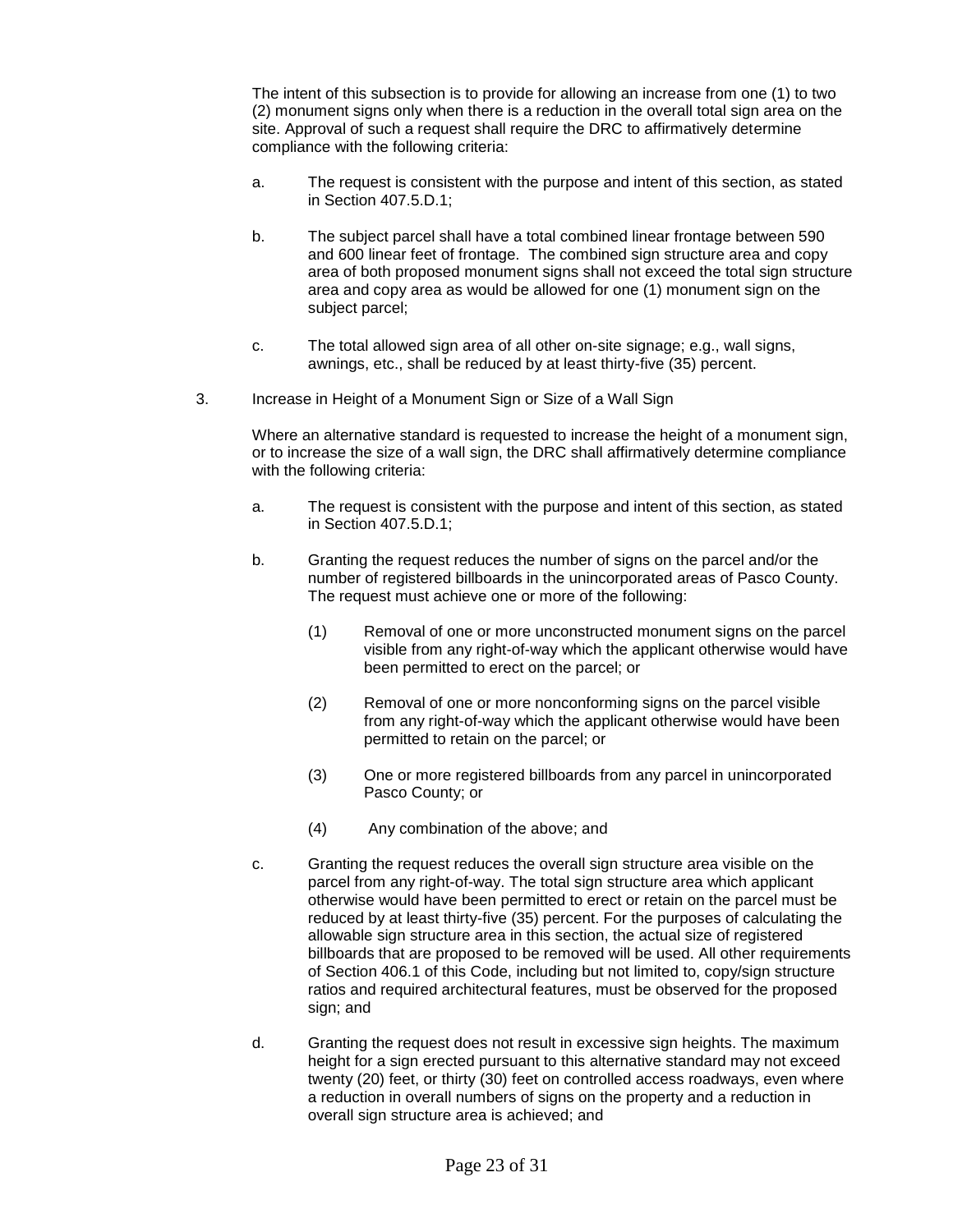- e. Granting the request does not result in the erection of pole signs or any other prohibited structures identified in this Code; and
- f. Granting the request meets or exceeds the stated intent and purpose of:
	- (1) Section 406.1 of this Code; and
	- (2) This subsection. The specific intent and purpose of this subsection is:
		- on the property; and (a) To allow applicants to combine monument sign height allowances (or to combine wall sign size allowances) in exchange for reducing the overall number and size of monument signs (or wall signs) which are, or may be, erected
		- increased size of wall signs; and (b) To provide an incentive for property owners to remove nonconforming signs and registered billboards in return for increased flexibility in the height of monument signs or
		- $(c)$ an existing skyline. To give flexibility in height and size to allow signs that are proportionate for the property, but not to approve signs of excessive heights or heights that will be inharmonious or incompatible with its surroundings. The sign should be compatible with building heights of the existing neighborhood and should not impose a foreign or inharmonious element to
- g. Granting the request does not require Pasco County to compensate for any signage or registered billboards proposed to be removed. The owner(s) of any sign or registered billboard, and landowner(s) where such sign or registered billboard was erected, must provide a written acknowledgement in a form approved by the County Attorney's Office that:
	- been erected but was not; and (1) The increased height/size of signage obtained through approval of an alternative standard is just compensation, and is the sole compensation owing pursuant to Section 70.20, Florida Statutes and under any other legal theory available, for any sign and/or registered billboard removed from the property, or any sign which could have
	- to additional compensation under Section 70.20, Florida Statutes, or (2) The sign/registered billboard owner and the landowner waive any right under any other legal theory available, for any sign and/or registered billboard removed from the property, or which could have been erected but was not; and
	- an alternative standard must agree to defend, indemnify, and hold the (3) If the sign/registered billboard owner and landowner are not the same entity requesting approval of the alternative standard, the applicant for County harmless for any claim for compensation by other persons, in a form approved by the County Attorney's Office.
- the criteria above will be denied, and the applicant shall either: E. Denial of Alternative Standards. Any request for an alternative standard which does not meet
	- 1. Comply with this Code.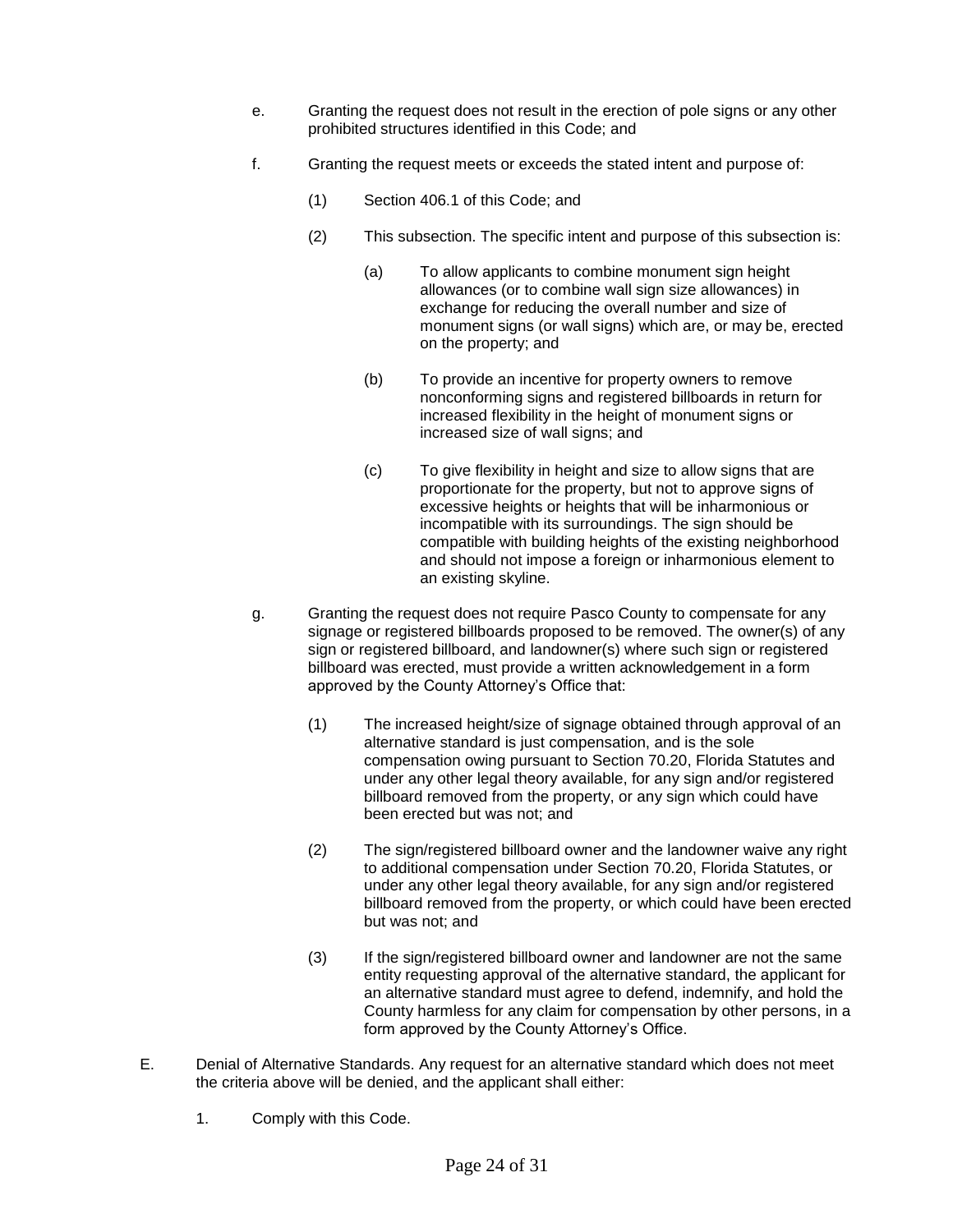2. For those alternative standards heard by the DRC pursuant to Section 407.5.C, a denial may be appealed to the Board of County Commissioners pursuant to this Code, Section 407.1.

# CHAPTER 900. DEVELOPMENT STANDARDS

CHAPTER 900. DEVELOPMENT STANDARDS<br>901.2 <u>Transportation – Corridor Management</u> *(See Pasco County Land Development Code Section 901.2 for regulations regarding sign installations in a Pasco County right-of-way, when right-of-way dedication is required for a new development project.)* 

CHAPTER 1200. NONCONFORMITIES (*Edited to list only those references to nonconforming signs.)* 

#### SECTION 1201. GENERALLY

#### 1201.1. Intent and Purpose

The intent and purpose of this section is to protect the property rights of owners or operators of nonconforming uses, structures, or lots while encouraging the reduction of nonconforming uses within the County as provided in Chapter 2, Policy FLU 1.5.1, of the Pasco County Comprehensive Plan.

#### 1201.2. Construction and Uses Approved Prior to December 1, 1975

 such use lawfully existed before December 1, 1975, and has not since been abandoned as defined in Nothing herein contained shall require any change in plans or construction of a structure for which a Building Permit was issued prior to December 1, 1975, provided such construction was completed by December 1, 1976. Nothing herein shall require any change in a use of land or a structure provided this Code, Section 1202.4.

#### 1201.3. Unlawful Use Not Authorized

 Nothing in this section shall be interpreted as authorization for, or approval of, the continuance of any use of a structure or premises in a manner that violated State law and/or County ordinances in effect on December 1, 1975.

#### 1201.4. Applicability

 described in Table 1201-1. *(Edited: only 1 category pertains to signs.)*  This section applies to all nonconformities. There are three (3) categories of nonconformities as

#### **TABLE 1201-1 Nonconformities**

#### **Situation Definition**

Nonconforming Structure subsequent amendment or government action which could not be built area, lot coverage, height, yards, or other characteristics of the structure or its location on the lot. A nonconforming structure is a structure lawfully existing prior to the initial adoption of the County's first land development regulations or any under the terms of the current Code by reason of restrictions governing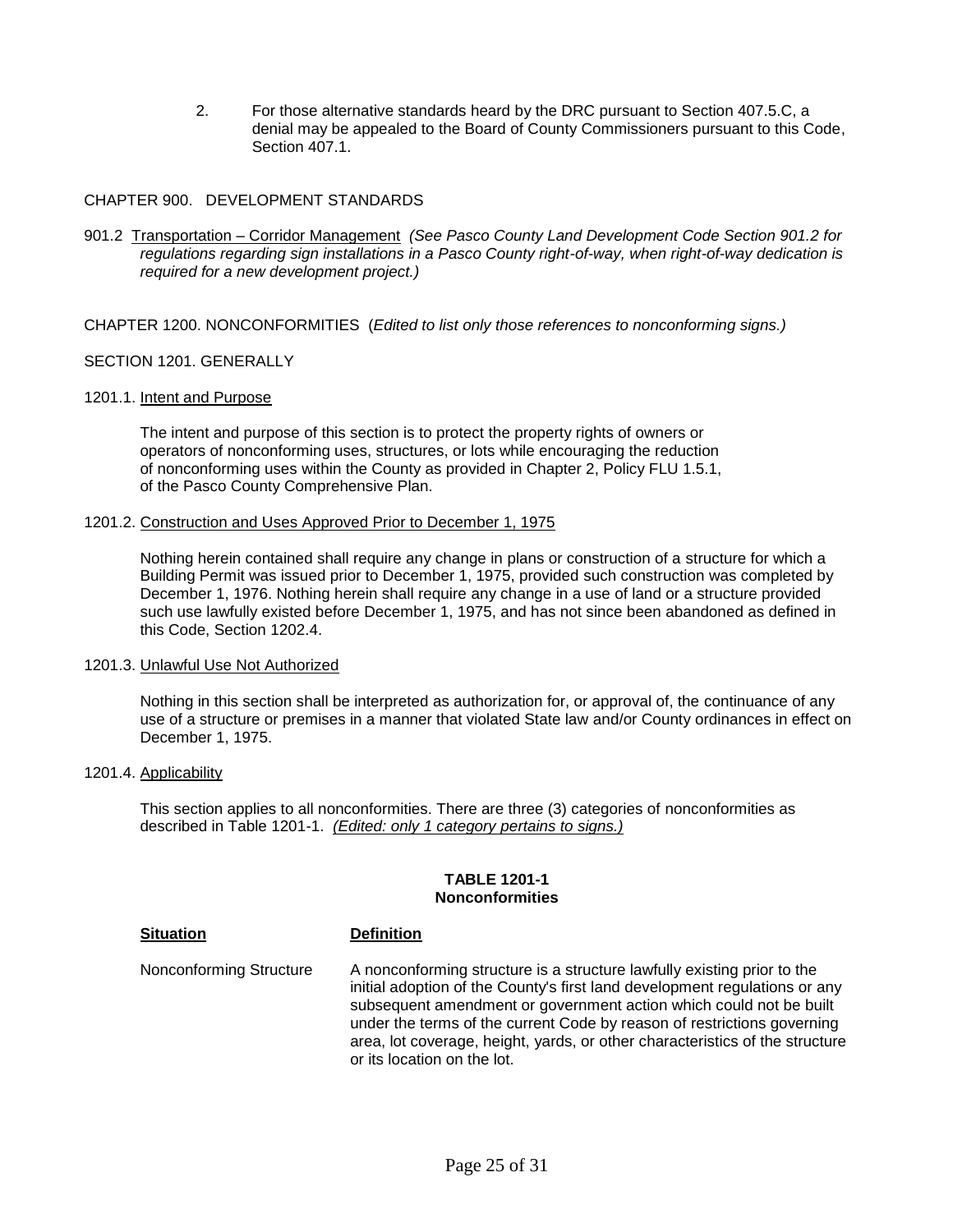A nonconforming sign is a sign lawfully erected within the County on December 10, 2002, which does not conform to the requirements of this Code.

#### 1202.3. Where Structure is Damaged

 market value of the structure) in which a nonconforming use is located is damaged or destroyed by fire, nonconforming use continue provided that (a) the reconstructed structure shall not exceed the height, In circumstances where less than fifty (50) percent of the value of the structure (as determined by fair explosion, flood, or other casualty, or legally condemned, the structure may be reconstructed and the area, or volume of the structure destroyed or condemned; and (b) reconstruction shall be commenced within six (6) months from the date the structure was destroyed or condemned and shall be carried on without interruption. The act of receiving a Building Permit does not constitute commencement of construction.

#### 1202.4. Abandonment

 The nonconforming use of a structure or land, except a residential structure being used as a residence, which has been abandoned, shall not thereafter be returned to such nonconforming use. A nonconforming use shall be considered abandoned when one or more of the following conditions exists:

- whether the nonconforming use has been abandoned. Discontinuance of the nonconforming use A. When a nonconforming use has been discontinued for a period of 180 days. For the purposes of this section, the intent of the owner of the nonconforming use shall not be controlling in determining for a period of 180 days, regardless of the intent of the owner, shall constitute abandonment.
- B. When it has been replaced by a conforming use.

#### SECTION 1203. NONCONFORMING STRUCTURES

#### 1203.1. Repair, Maintenance, and Alterations

Except as below, only ordinary repairs and maintenance may be made to a nonconforming structure:

- A. A nonconforming structure may be altered or improved provided that any structural change shall not increase the degree of nonconformity. Structural changes which decrease or do not affect the degree of nonconformity shall be allowed.
- B. A nonconforming structure may be altered to the extent necessary, if such alteration is intended, and will result in the structure's conversion to a conforming structure.
- C. Nothing in this section shall prevent the strengthening or restoring to a safe condition of any portion of a nonconforming structure declared unsafe by the Building Official.

#### 1203.2. Restorations

- A. In circumstances where less than fifty (50) percent of the value of the structure (as determined by fair market value of the structure) in which a lawful nonconforming structure is damaged or destroyed by fire, explosion, flood, or other casualty, or legally condemned, the structure may be reconstructed provided that (a) the reconstructed structure shall not exceed the height, area, or volume of the structure destroyed or condemned; and (b) reconstruction shall be commenced on without interruption. within six (6) months from the date the structure was destroyed or condemned and shall be carried
- B. In circumstances where fifty (50) percent or more of the value of the structure (exclusive of walls below grade) as of the date of the damage (as determined by fair-market value of the structure) in which a lawful nonconforming structure is damaged or destroyed by fire, explosion, flood, or other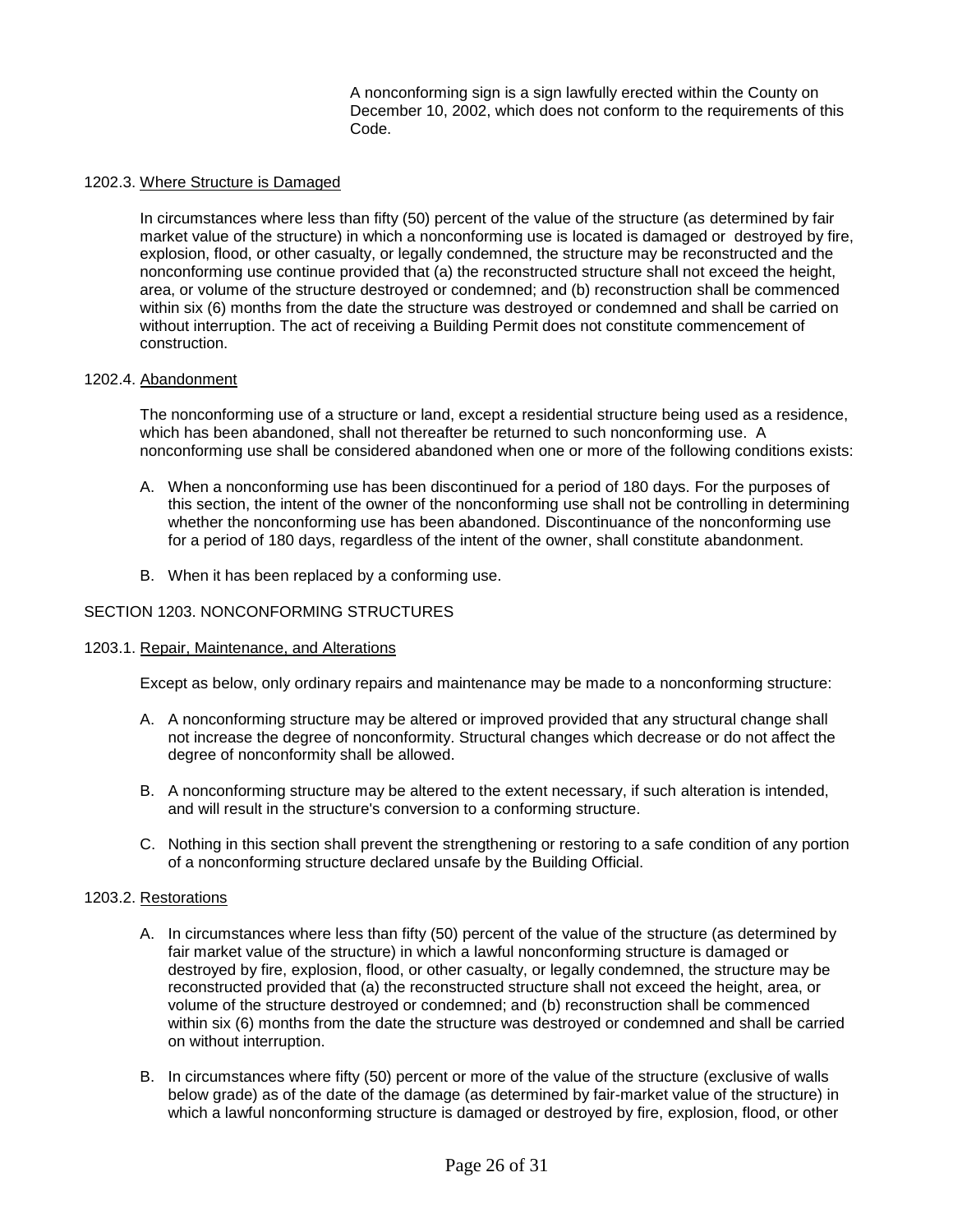casualty, or legally condemned, and which does not comply with the use, area, setback or height regulations of Chapter 500, the structure shall not be restored except in conformity with the regulations for the zoning district in which such structure is located.

- C. A nonconforming sign shall not be replaced with another nonconforming sign.
- 1205.3. Existing lawful signs, lawful on-premises signs, or registered billboards shall not be required to comply with the setback or spacing requirements of this Code for signs and billboards, as amended, so long as such sign will be located a minimum of five (5) feet from the edge of the proposed right-of-way.
- 1205.5. Nonconforming on-site signs may be relocated or reconstructed if required as a result of condemnation action.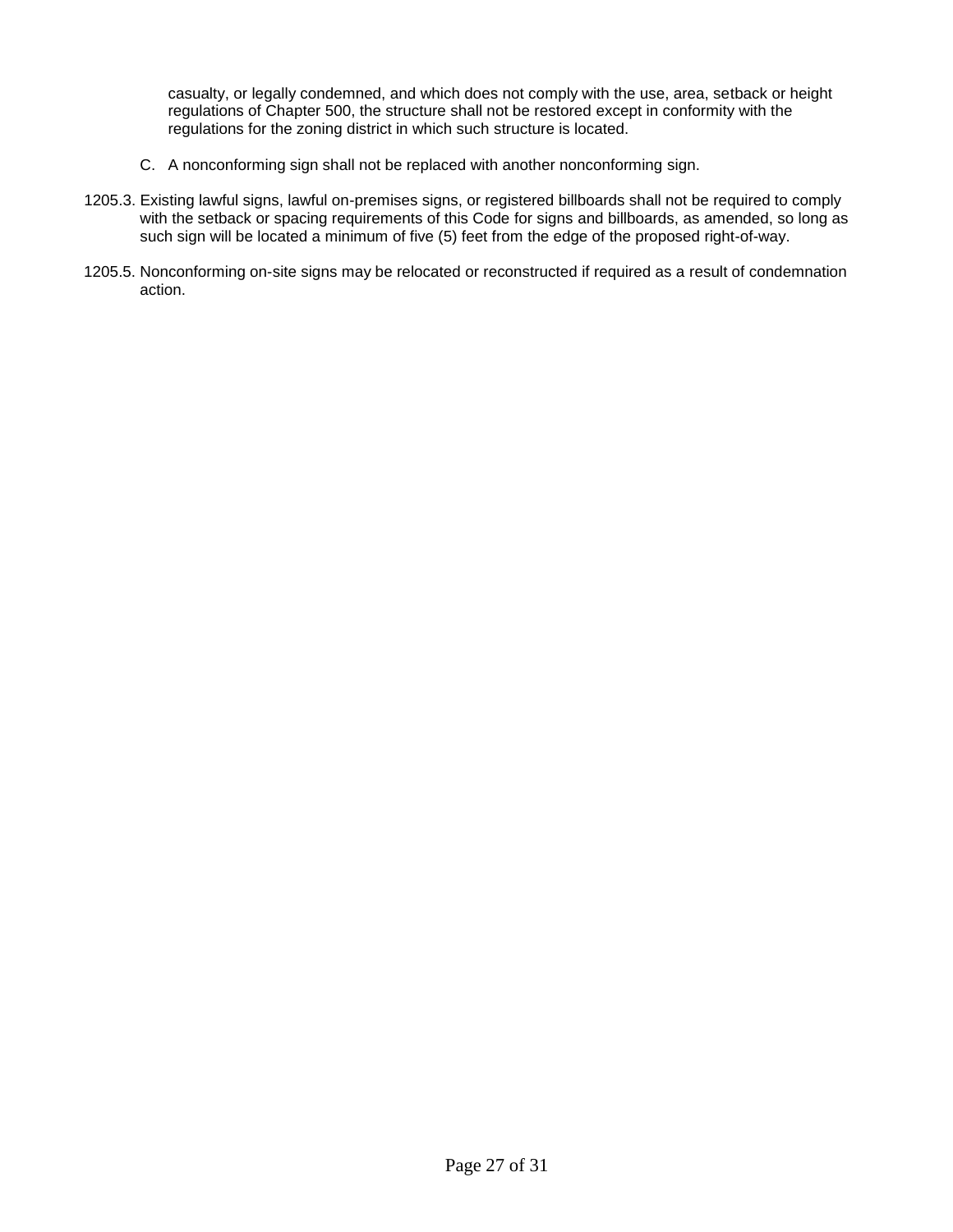# **Appendix**

# **Definitions - Signs**

 **Sign**. For the purposes of Signs, Section 406.1 of this Code, the following words shall be defined as follows.

- 1. "Sign." Any visual representation intended to advertise, identify, or communicate information to painted on the wall of any structure, provided that the mural, painting, or artistic creation, contains attract the attention of the public for any purpose and includes any symbols, letters, figures, illustrations, graphics, or other forms painted or otherwise affixed to any structure or device. Specifically excluded from this definition is any mural or painting or other artistic creation etched or only noncommercial speech or art work.
- 2. "Activated sign." Any sign which contains or uses for illumination any light, lighting device, or lights rotating signs, shall be considered an activated sign. Additionally, a sign that depicts or contains which change color, flash, or alternate; or change appearance of said sign or any part thereof automatically; any sign which contains moving parts as part of its normal operation, such as copy which moves or appears to be moving, or emits audible sound, vapor, smoke, odor particles, or gaseous matter, or electronic message center(s) or similar technology.
- 3. "Advertiser." Any person who is a lessee or owner of a sign, an agent of same, or anyone who has beneficial use of a sign.
- to rise and float in the atmosphere. Included in this definition are those advertising balloons that considered advertising balloons. Advertising balloons may be tethered or tied to the ground or may 4. "Advertising balloon." A sign constructed from nonporous material, which is inflated and is designed represent the form of a person, place, or thing. Aircraft that may meet this definition are not be designed to float freely in the atmosphere.
- 5. "Architectural feature." Any construction attending to, but not an integral part of a sign, such as, by general; it also includes, graphic stripes and other architectural painting techniques applied to a way of example not limitation, landscape, building, or structural forms that enhance the site in structure that serves a functional purpose, or when the stripes or other painting techniques are applied to a sign provided such treatment does not include lettering, logos, or pictures.
- 6. "Awning sign." A shelter supported entirely from the exterior wall of a building and composed of nonrigid materials, except for the supporting framework, upon which a sign is indelibly drawn, painted, or printed.
- 7. "Banner sign." Any sign intended to be hung either with or without frames, possessing characters, letters, illustrations, or ornamentations applied to paper, plastic, or fabric of any kind. "Banner" does not include ground signs or pole signs regardless of whether the ground signs or pole signs are onsite or off-site.
- building and composed of supporting framework of rigid materials upon which a sign is indelibly 8. "Canopy sign." A roof-like cover, attached or unattached, extending from the exterior wall of a drawn, painted, or printed.
- 9. "Changeable copy sign." Any framed sign, illuminated or not, which is principally devoted to and designed for changeable text and graphics. This definition shall not include activated signs.
- facade of the structure, oriented to pedestrians, and identifying the premises adjacent to it. 10. "Colonnade sign." A sign suspended below the roof of a covered walkway, perpendicular to the
- 11. "Construction sign." A temporary sign erected on a premises currently undergoing some type of building or construction activity.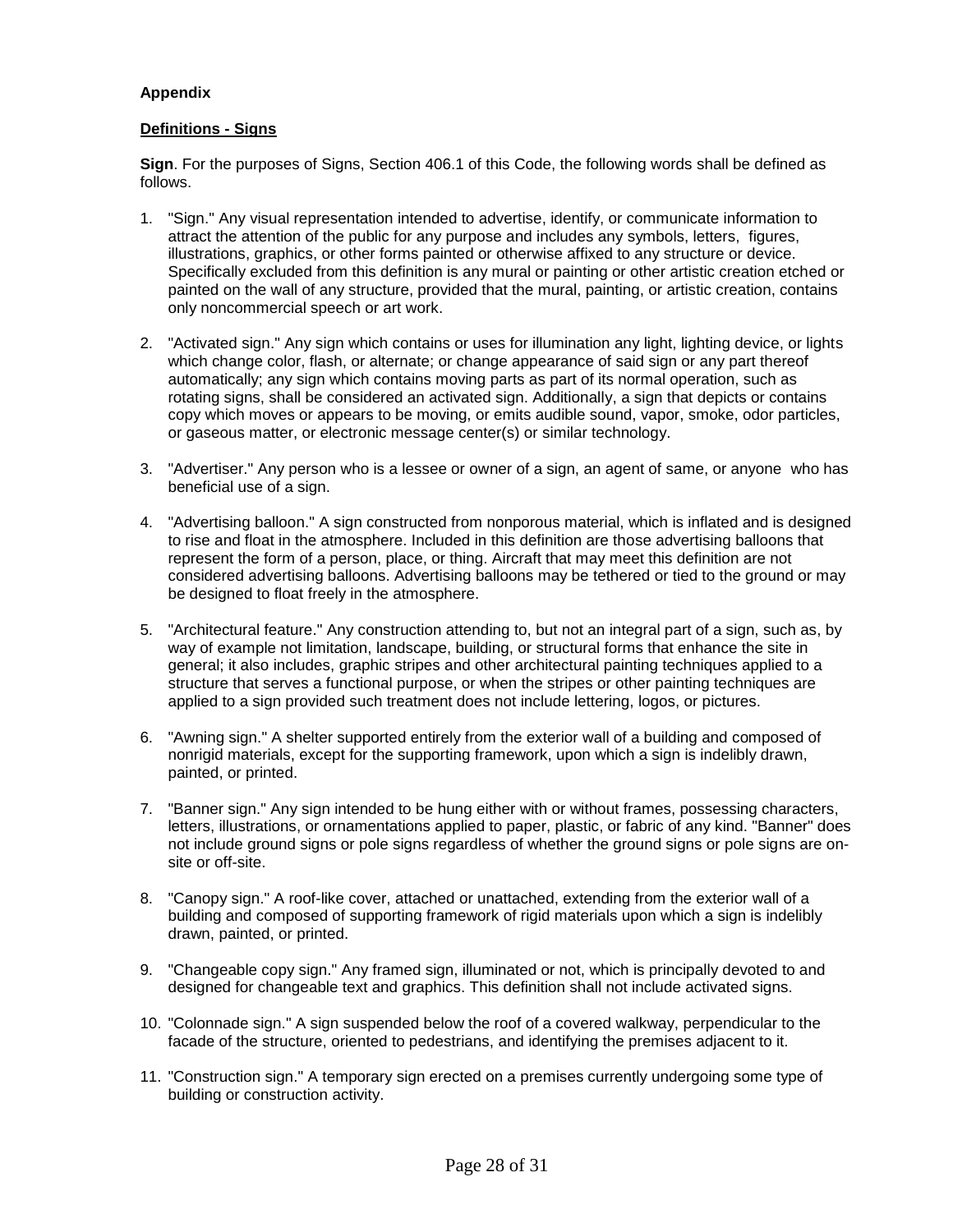- sign copy area. 12. "Copy." The letters, colors, text, or other graphics which comprise the message displayed upon the
- 13. "Copy area." The area on a sign containing the copy. The copy area of a sign shall be measured from the outside edges of the copy area frame should such a frame be used.
- 14. "Double-faced sign." A sign having two (2) display surfaces not necessarily displaying the same copy, which are parallel, back-to-back, and not more than forty-eight (48) inches apart.
- 15. "Entrance sign." A sign located at the entrance to a residential or nonresidential development.
- 16. "Exempt sign." A sign for which a permit is not required but which must conform to the requirements of this Code.
- 17. "Festoon." Fabric, paper, plastic, or foil draped and bound at intervals.
- by structures or supports in or upon the ground and independent of support from any building which has the vertical structural supports concealed within an enclosed base. The width of such enclosed base shall be equal to at least two-thirds of the width of the sign structure measured at its widest 18. "Ground sign/monument sign." Any sign other than a pole sign which is placed upon or supported point. The finish shall be consistent with materials used on the building that the sign serves. "Ground signs" shall include monument signs.
- 19. "Illegal sign." Any sign erected prior to the adoption of the zoning ordinance in 1975 and not conforming to this Code; any sign erected without a permit subsequent to the enactment of the zoning ordinance in 1975; and signs erected prior to or subsequent to the enactment of the zoning ordinance in 1975 in violation of the County, State, or Federal regulations shall be considered illegal signs.
- 20. "Illuminated sign." An illuminated sign is one which either:
	- a. Provides artificial light through exposed bulbs, lamps, or luminous tubes on the sign surface;
	- b. Emits light through transparent or translucent material from a source within the sign; or
	- c. Reflects light from a source intentionally directed upon it.
- 21. "Interior sign." A sign that is located in the interior of a structure or is located outside a structure but, because of the sign's placement, design, or orientation, is not readily visible to passersby.
- 22. "Marquee sign." Any sign which is attached to or hung from a permanent, roof like structure (marquee) which is supported by a building wall and which projects out from the building line usually, but not necessarily, over a public right-of-way such as a sidewalk.
- 23. "Multioccupancy sign." A ground sign/monument sign on a multioccupancy parcel or an out-parcel that is part of a common plan of development.
- 24. "Multiprism sign." Signs made with a series of triangular vertical sections that turn and stop to show three pictures or messages in the sign surface area.
- 25. "Nonconforming sign." Any sign lawfully in existence within the County on December 10, 2002, include an illegal sign. which does not conform to the requirements of this Code. This definition shall not be construed to
- 26. "Off-site sign." A sign that is displayed for a building, structure, or use that is located on another premise. A registered billboard is an off-site sign.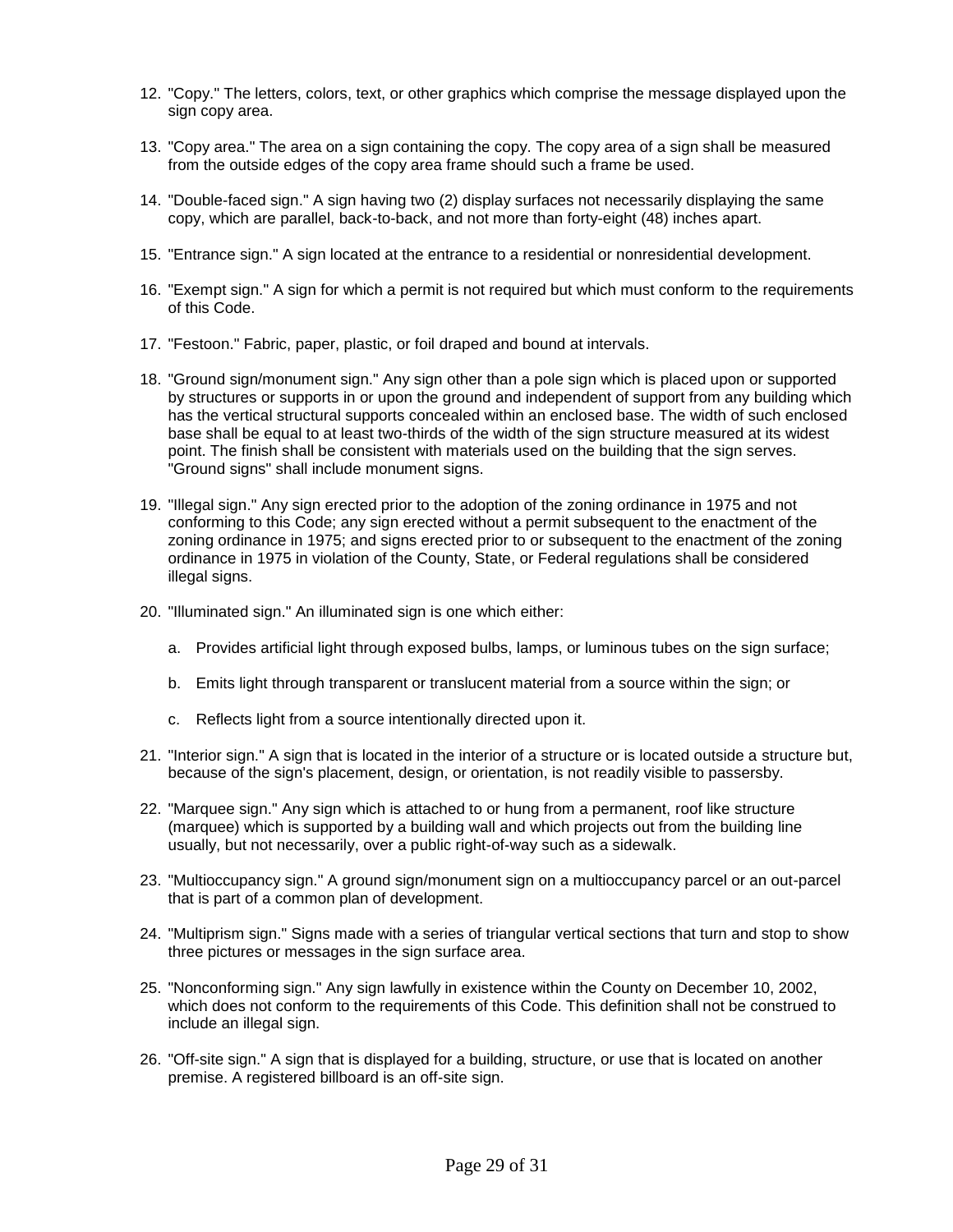- 27. "On-site sign" (a.k.a. on-premises sign). A sign displayed on a premises, or in the case of a an approved Unified Sign Plan and specified within that plan. Any sign containing noncommercial multioccupancy parcel, on a contiguous parcel or on another parcel located in the area covered by speech is an on-site sign.
- 28. "Pennant." Any flag-like or streamer-like piece of cloth, plastic, foil or paper attached to any staff, cord, building, or other structure at only one (1) or two (2) edges, the remainder hanging loosely.
- with the requirements of this Code and any other applicable Federal, State, or local laws, and in such a manner as to be immobile without the use of extraordinary means such as disassembly. 29. "Permanent sign." A permanent sign is one which is affixed to a building or the ground in accord
- 30. "Pole sign." A sign, independent of support from any building, that is mounted on freestanding poles or other supports.
- this definition shall not apply to signs painted directly on vehicles or signs displayed through but not on windows. 31. "Portable sign." Any sign other than a sandwich sign, double- or single-faced, which is not permanently erected on the site and which may readily be moved from place to place; except that
- 32. "Projecting sign." Any sign which is attached to and which projects from the outside wall of any building or structure, excluding wall signs as defined herein.
- 33. "Real estate sign." A temporary sign erected on a premise for sale, lease, or exchange.
- continuously change the direction toward which any plane containing the display surface area is 34. "Revolving sign" (a.k.a. rotating sign). Any sign so erected or constructed as to periodically or oriented.
- 35. "Roof sign." Any sign erected, constructed, or maintained on the roof of any building, above the eaves or above mansards, parapets, or other similar architectural features of buildings or structures which are capable of supporting signs.
- 36. "Rotating sign." See "revolving sign."
- 37. "Sandwich board/sidewalk sign." A sign not secured or attached to the ground or surface upon which it is located, but supported by its own frame and most often forming the cross-sectional shape of the letter "A" when viewed from the side.
- 38. "Sign face." The part of a sign on which the copy or message is or could be placed.
- 39. "Sign structure." Any structure which is designed specifically for the purpose of supporting a sign, has supported, or is capable of supporting a sign and/or its copy area. This definition shall include any architectural features, decorative covers, braces, wires, supports, or components attached to or placed around the copy area. This definition shall not include a building or buffer wall to which a sign is attached.
- 40. "Sign structure area." The entire area of the sign including the copy area, the sign surface area and the sign structure. The structure area of the sign shall be measured from the outside edges of the sign structure.
- sign and including all of the elements of the matter displayed, but not including the sign structure bearing no copy. The surface area of the sign shall be measured from the outside edges of the sign or the sign frame, whichever is greater. The sign surface area shall include the aggregate sign area 41. "Sign surface area." The surface area of a sign is the entire area within the periphery of a regular geometric form, or combination of regular geometric forms, comprising all of the display area of the upon which copy could be placed and shall include the total of a single side of a sign surface upon which copy could be placed.